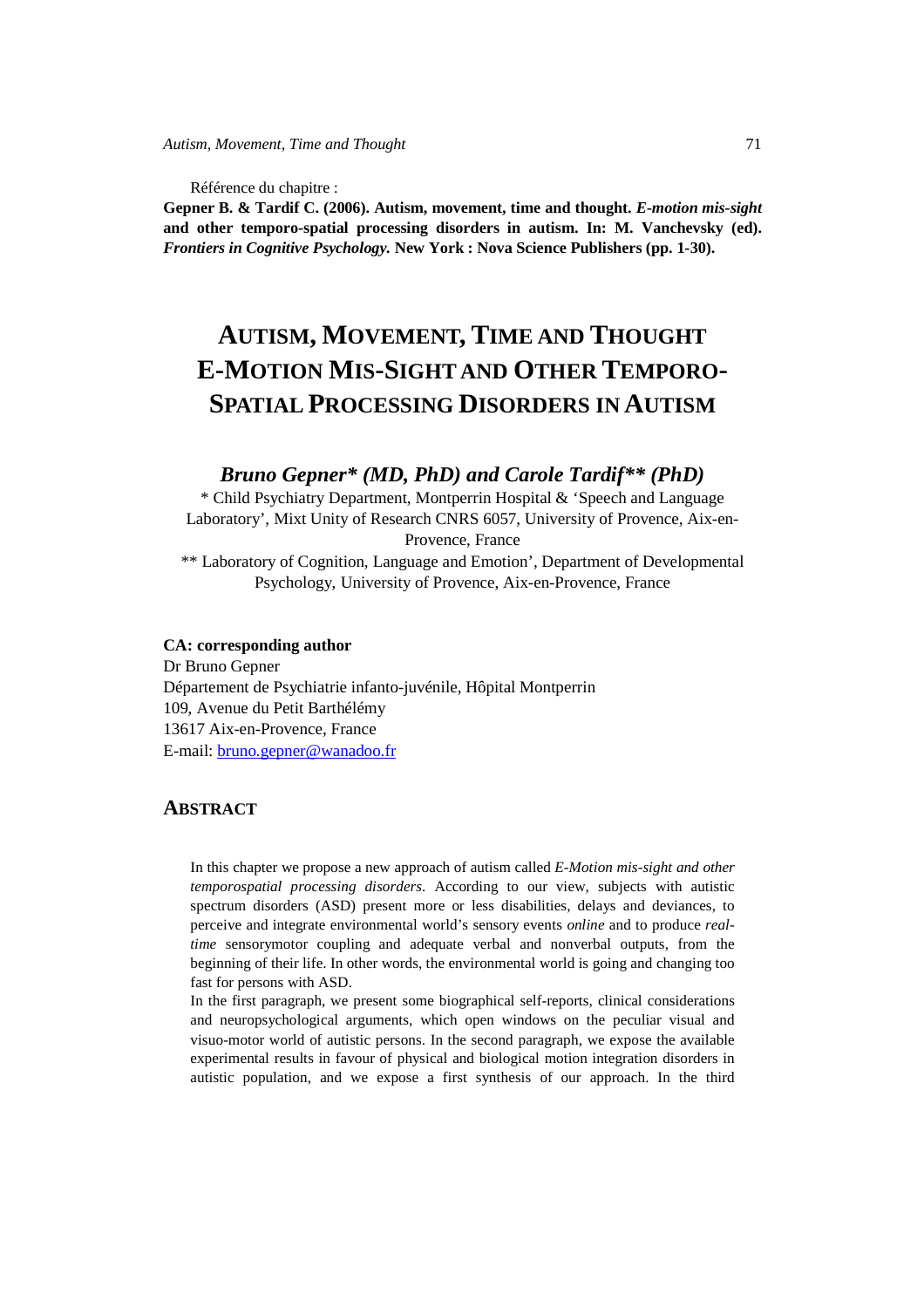paragraph, we review some results demonstrating other temporo-spatial processing disorders in ASD, and suggest some possible underlying neurobiological mechanisms of our *E-Motion mis-sight and other temporospatial processing disorders* hypothesis of autism, based on putative *multi-system temporal dissynchronization* and *functional disconnectivity*. We think that this approach, which is compatible with the major contemporary theories of ASD, may have new implications for the comprehension and new applications for the rehabilitation of these disorders. In the last paragraph, we propose some psychological and philosophical perspectives of our approach concerning with the *integration of movement and time in thought*, and the mind-brain relationships in autism in particular, and in human being in general.

**Keywords:** Autism; Asperger syndrome; autistic spectrum disorders; autistic continuum; high and low functioning autism; severity of autism; developmental neuropsychology; early signs of autism; self-reports of autistic adults; movement perception; visuo-postural coupling; sensorymotor integration; environmental movement; physical movements; biological motion; rapid movements; facial processing; facial movements; emotional expression; non emotional expression; verbal and emotional communication; *E-Motion mis-sight*; *mis-developmental cascades*; speech sounds processing; phonems categorization; proprioceptive perception; online perception; real-time processing; temporal processing; temporospatial processing; slowing down; imitation; facial expression recognition; reeducation; neural synchronization; neural connectivity; *dissynchronization*; *disconnectivity*; *autistic personality*; *mind-brain dissociation*; thought in pictures; *thought in movement*; consciousness; intention; attention; mind-brain relationships.

### **INTRODUCTION**

The american author of science fiction, Philip K. Dick, wrote in his book *Martian timesleep (1964)* :

- (…) *There is a new theory of autism,* Dr. Glaub said*. It comes from Berghölzlei, in Switzerland. I wanted to talk with you about it because it may offer new perspectives for your son.* 

- *I doubt,* Steiner answered*.* Dr Glaub did not seem to hear him and continued.

- *It supposes an impairment of duration perception in autistic individual, so that his*  environment is so accelerated that he cannot face it; indeed, he is unable to perceive it *adequately, exactly as if we were watching an accelerated TV program, in which objects would speed along so fast that they become invisible and in which sound is like an incomprehensible gibberish…do you understand ? Only a sharp gobbledygook. Following this new theory, we could place the autistic child in a room where slowed down filmed sequences are screened…do you catch it ? Sound and image would be slowed down, and they would be displayed so slowly that neither you nor me perceive any slight movement nor any human speech sound.*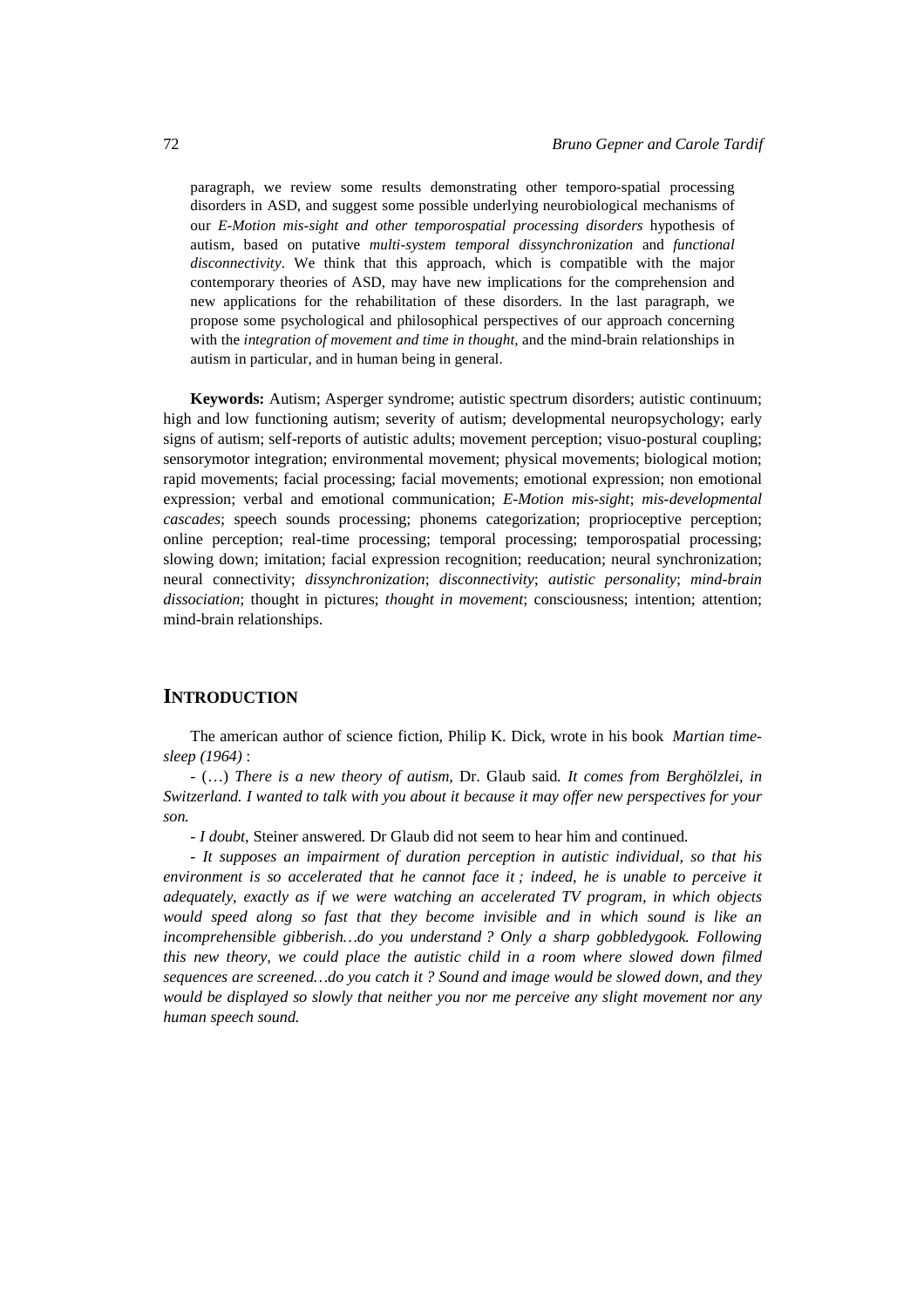$\overline{a}$ 

*- Fascinating,* Steiner said with a tired voice.  $(\ldots)^1$ 

Reality sometimes passes fiction. Fiction stays sometimes beyond reality. Fiction sometimes precedes and sometimes induces reality. Sometimes it is the opposite. In the book, Mars is a suburbs of the Earth, and autistic persons are concentrated in a camp on the red planet : hard fiction ; and Steiner, the desperate father of an autistic boy, commits suicide : black reality. Sometimes, fiction sticks to reality…

The aim of this chapter is to demonstrate that numerous persons with autistic spectrum disorders suffer a distortion of their *online* and *real-time* integration of environment. In other words, the environmental world is going too fast for persons with autism. Thus the idea born in Philip K. Dick's imagination some 40 years ago, despite it is science fiction, has something to do with the everyday life of autistic persons. Indeed, we will expose various biographical, clinical and experimental arguments showing that at least some children, adolescents and adults with autism suffer visual-motion processing disorders, as well as other spatio-temporal processing disorders occuring in auditory and proprioceptive modalities.

We will also try to show that this new developmental and neuropsychological approach has a major advantage in comparison with other contemporary theories of autism, in that it may open, in a relatively short future, new perspectives for the reeducation of perceptual and sensorimotor impairments of autistic persons, as well as for the rehabilitation of their emotional and verbal communication disorders.

But first we wish to draw a few general views on autism and treatment of autistic persons.

Kanner described the syndrome of infantile autism in 1943. Despite substantial progress since 60 years in the therapeutics of infants, children, adolescents and adults with autism and related disorders all around the world, we must admit that it still remains overall disappointing, insufficient in terms of quality and quantity. These insufficiencies are essentially due to a persistent lack of comprehension of the underlying physiopathogenic and psychopathologic mechanisms of autistic spectrum disorders (Tardif & Gepner, 2003 ; Gepner, 2005).

The enigma of autism itself persists for numerous *complexity reasons*, some of which are briefly summarized here :

- i) There is not *One Autism*, but a constellation of developmental disorders related to autism, named *autistic spectrum disorders* (ASD) (Rapin, 2002), also named *the great continuum of autistic disorders* by Grandin (1995).
- ii) There is not *One Cause* of autistic disorders, but a multiplicity of genetic, epigenetic and environmental (ante-, peri- and post-natal) risk factors affecting brain epigenesis (Changeux, 1983) and self-organization of brain and psychism (Bourguignon, 1981) of people with ASD (Gepner & Soulayrol, 1994).
- iii) Between these risk factors affecting the development of CNS and their behavioral consequences on one individual, there are numerous physiopathological mechanisms involving different levels of organization and integration (neurobiological, neurophysiological, neuropsychological) and

<sup>&</sup>lt;sup>1</sup> Free translation of *Glissement de temps sur Mars* (Dick, 1964), the french version of the original *Martian time-sleep,* by the authors.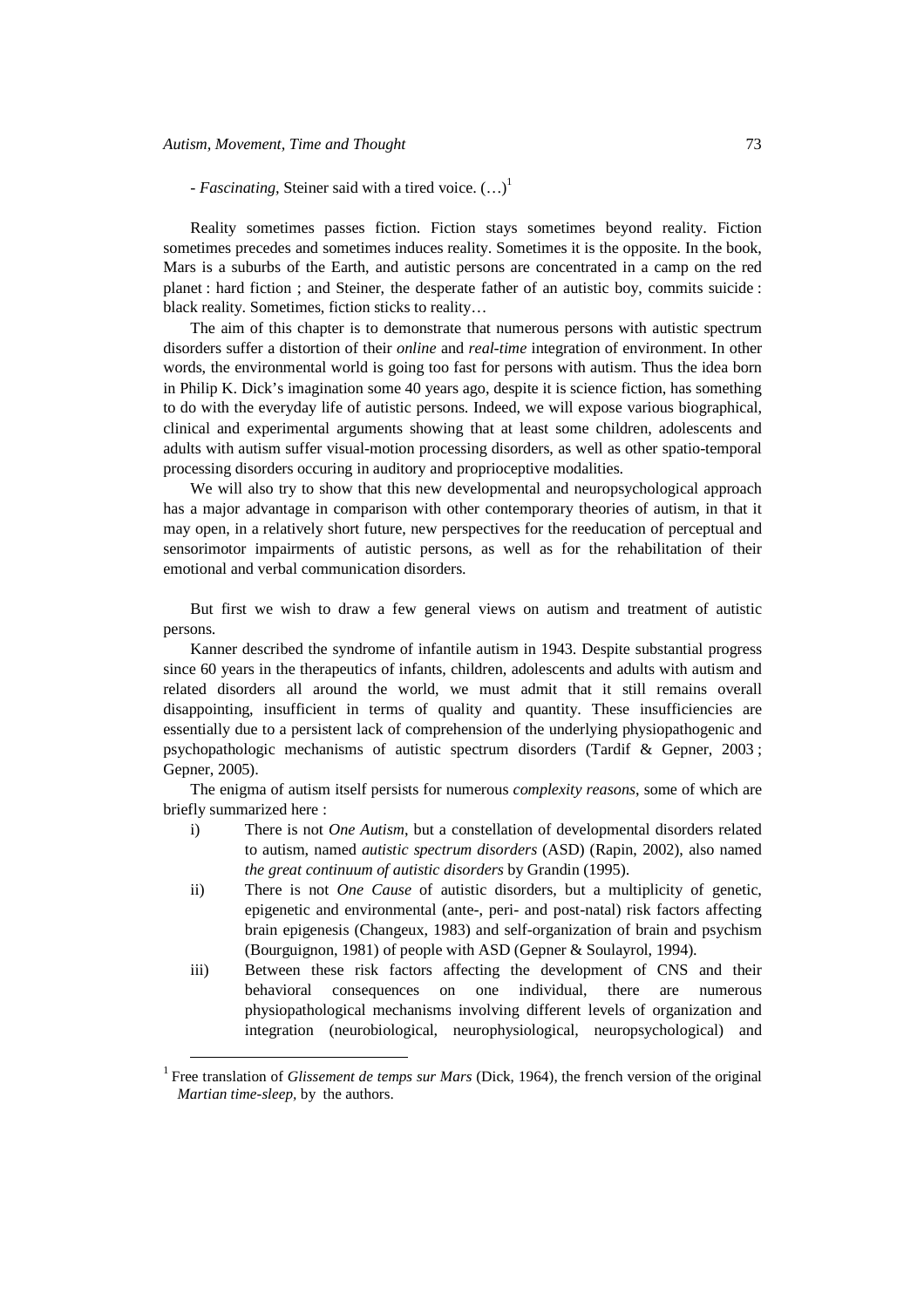affecting numerous interconnected neurofunctional systems, territories and pathways (Waterhouse et al., 1996 ; Gepner, 2001).

- iv) There are also various psychological reactions (depression, anxiety, distress…) that influence personality and behavior of individuals with autism in one or another direction.
- v) Finally, there are various neurodevelopmental disorders associated with autism (mental retardation, epilepsy), as well as there exists clinical and neuropsychological overlap between autism and other neuropsychological or neuropsychiatric disorders, such as attention deficit with/without hyperactivity, language learning impairments – dysphasia, dyslexia - and obsessive compulsive disorders (e.g., Volkmar & Pauls, 2003 ; Tardif et Gepner, 2003).

Thus, improvement in the treatment and reeducation of persons suffering an autism spectrum disorder may emerge only after an increased comprehension of causes and mechanisms of ASD in general, and of their consequences on one individual in particular. We logically assume that a better comprehension of neurobiological, neurophysiological, neuropsychological and psychopathological mechanisms involved in ASD will soon or later lead to the conception of new, more specific, relevant and efficient treatments and intervention programs.

These general considerations about the persisting enigma of these very complex neurodevelopmental disorders were certainly a strong motivating background when we started our research on autism, some 15 years ago. As Milne et al. (2005) say in their recent review of motion perception disorders in autism, our group was the first to investigate motion perception in children with autism, particularly in those having low-functioning autism (LFA). These children that we meet in chid day-care psychiatric units and in special schools force us not only to understand their neuropsychological impairments, but also to help them here-and-now in the best way and help their bewildered parents (Tardif & Gepner, 2003).

#### **I. HOW WAS BORN THE IDEA OF MOTION** *MIS-SIGHT* **IN AUTISM?**

Several arguments lead us to suppose that at least some individuals with autism may suffer visual-motion processing disorders affecting attention to visual-motion, and/or motion perception, and/or visuo-motor integration of motion. We called this visual-motion integration disorder : *E-Motion mis-sight* (Gepner, 2001, 2005; Gepner, Lainé & Tardif, 2005).

These arguments come from (1) clinical observations, (2) developmental psychopathology, (3) self-reports from adults with high-functioning autism, (4) adult neuropsychology, and (5) experimental cognitive neuropsychology.

#### **(1) Clinical observations**

What fascinates and/or disturbs almost everyone who 'encounters' persons with autism for the first time is the frequent contrast between their physical presence and psychical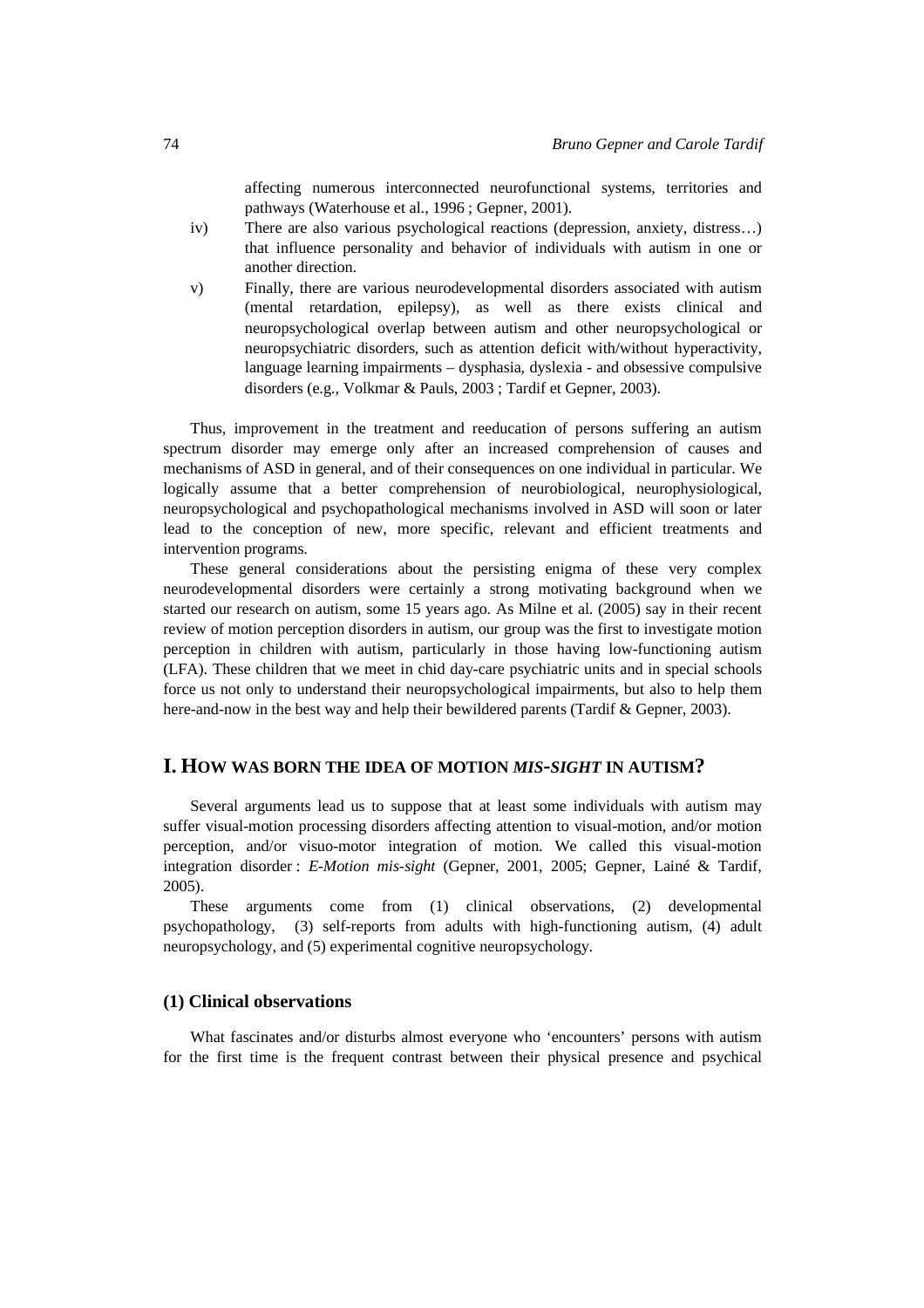absence. When observing them carefully, we discover rapidly that the 'autistic world' they live and move in is obviously different from our world.

What ever is our grid of interpretation, we promptly come to think that they feel, process and interpret the world differently than we do. People exhibiting so peculiar manners and behaviors cannot be like us.

Sometimes, with some adults having an Asperger syndrome, or with some relatives of first or second degree of individuals with autism, we still feel subtle differences between them and us in facial speech, 'eye speech', empathy, emotional expression or social contact.

But what exactly is the difference ? Who are the autistic persons, how do they (dys) function ? Since Kanner (1943), this question is still passionately debated. As a matter of fact, Kanner noted in almost all of the eleven children with autism several behavioral peculiarities, that are directly or indirectly related to movement processing (movement perception and integration, or action) and dynamic or static world's processing impairments, e.g., gaze and face avoidance ; attraction or aversion for moving, spinning and rolling objects ; attraction for details of objects, static forms, puzzles; motor clumsiness, awkwardness; sensorymotor (e.g., oculomanual, oculomotor, imitative) disorders ; manual, gestural and postural stereotypes … some of them having adaptative or compensatory functions.

All of these symptoms plead for a possible dissociation between movement and static vision, with a movement perception and integration deficit and a static over-vision (Gepner, 2001, for a review), as well as for a sensorymotor decoupling (Gepner & Mestre, 2002a). It should be noted that more than thirty years ago, Ornitz and Ritvo (1968) and Ornitz (1974) have already examined precisely the autistic perceptual inconstancy and suggested the exisence of a deficit in sensorymotor integration, i.e., reciprocal modulation between sensory inputs and motor outputs, in children with autism.

#### **(2) Developmental psychopathology**

Given that physical and biological movement is ubiquitous from birth, and that it is crucial for the development of motor imagery, posture, gait and motor activity, as well as for that of imitation, and verbal and emotional interactions (Gepner, 1997, 2001 for review), it is not difficult to imagine the various possible drastic developmental consequences of early motion processing disorders in a baby.

Since two decades, several studies using family home movies identified a number of very early signs of autism in babies aged 0 to 24 months, in various aspects of development, i.e. perceptive (vision, audition, proprioception) and sensorimotor behaviors, verbal and non verbal communication, and socialization (Sauvage, 1988). Here, we describe early signs of autism that can be related to a possible visual-motion perception and/or visuo-motor integration deficit. Note that these early signs are sometimes very subtle, and that they are not systematically observed in babies who will present later an autistic syndrome (e.g. a desintegrative disorder).

In the first weeks of life, autistic babies may exhibit anomalies of gaze contact and ocular pursuit of moving objects or persons. Around 3 months of life, autistic babies show a deficit in attention to familiar persons, and poor facial expressions. Around 6 months, visual contact disorders may persist, with « empty gaze », squint, impression of blindness. At the same time, babies may exhibit atypical interests for their hands, details of objects, static forms, and a lack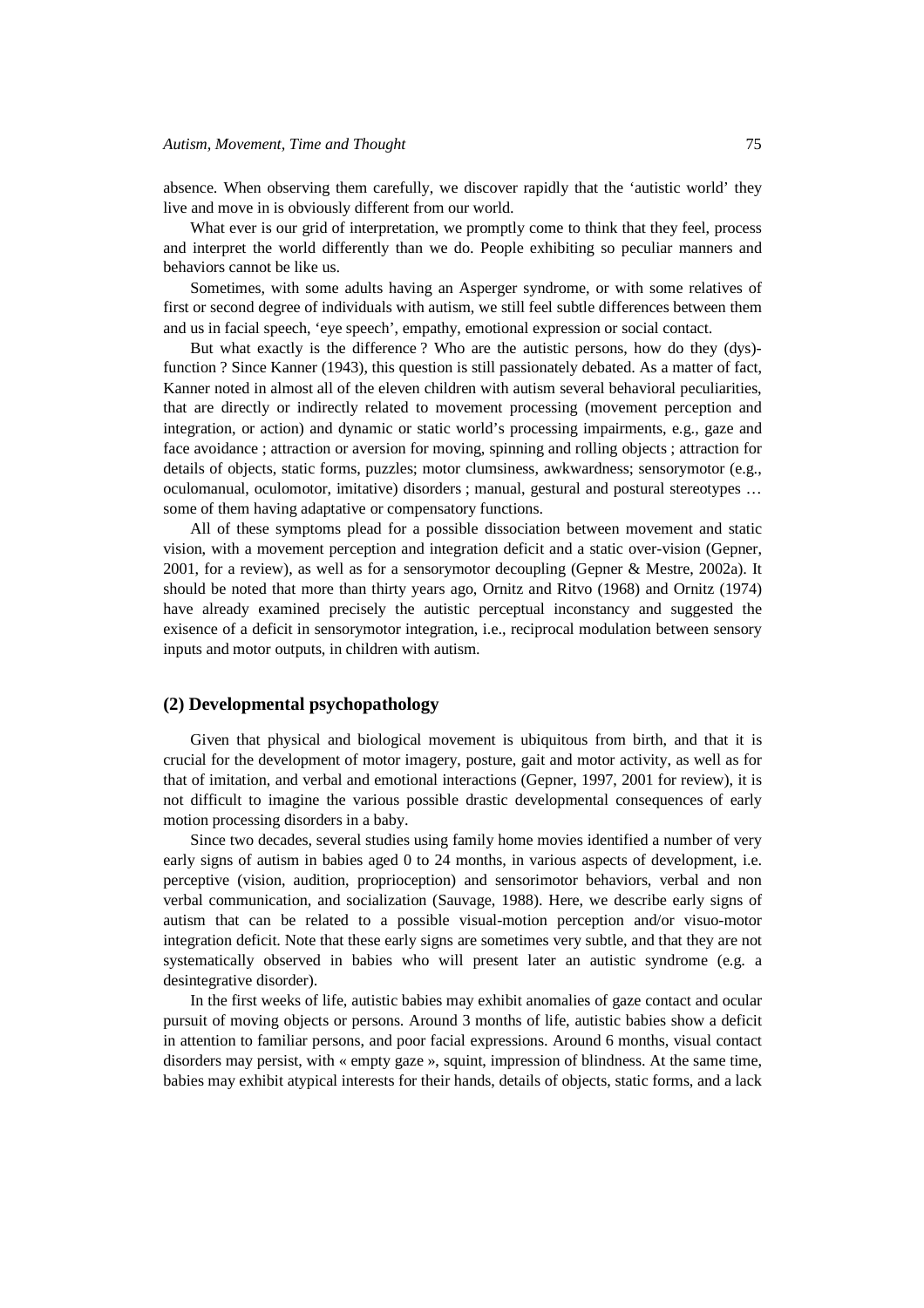of interest for moving games and objects. Between 6 and 12 months of life, autistic babies may show a deficit of imitation of facial expressions, a lack of interest for people ; they withdraw from social interaction ; simultaneously, they exhibit new self-stimulating sensory and sensorimotor behaviors, like fingers and hand flapping in front of their eyes. In the second year, autistic children may show a lack of visual attention (peripheric gaze) and joint attention, and peculiar interests for light sources, reflected light, shadows, wind in trees…(Sauvage, 1988).

In the domain of motor development, autistic babies may show disturbances in some or all of the milestones of development, including lying, righting, sitting, crawling and walking (Teitelbaum et al., 1998). Besides, they frequently exhibit postural adjustments disorders, a lack or a delay in anticipating attitudes, as well as in oculo-manual coordination, a lack of environment's exploration, and stereotyped behaviors like swinging, rocking, swaying (Sauvage, 1988 ; Leary and Hill, 1996 for a review).

To summarize, the first signs of autism concern with visual development, with a dissociation between movement vision (poor, deficient, aversive) and static vision (normal or even overdeveloped, with an attraction for details, as also found later in children and adults with HFA and Asperger syndrome, see Frith, 1989 ; Happé, 1999 ; Mottron, 2004). Secondly, while autitic babies may show a developmental delay (that we could name 'negative signs of autism'), they also show atypical self-stimulating visual and visuomotor behaviors, i.e., a deviant developmental trajectory (that we could name 'productive signs of autism'), some of which probably have an adaptative and/or compensatory value. Third, it is possible to consider the progression of autistic symptomatology during childhood as a succession of *misdevelopmental cascades*, in which impairment of visual behaviors will secondarily disturb visuo-motor development, as well as communicative and social interactions between autistic child and his human and physical environment (Gepner, 2001 ; 2004 ; 2005 ; see also Figure 1 below). Finally, it is to be noted that all the autistic symptoms related to audition, which also widely contribute to language developmental disorders in autism, are missing in this desciption of early autistic signs. We will consider these elements below (see § III and Figure 2).

#### **(3) Self-reports from adults with autism and other testimonies**

Some adults with high-functioning autism gave us important testimonies about their inner world, some of which are directly related to movement processing, speed of changes, and compensatory strategies of sensory limitations.

For example, Donna Williams, a well-known adult with high-functioning autism wrote : *"The constant change of most things never seemed to give me any chance to prepare myself for them. Because of this I found pleasure and comfort in doing the same things over and over again. I always loved the saying, 'Stop the world, I want to get off'. Perhaps I'd been caught up in the spots and the stars at a time when other children kept developing and so I had been left behind. The stress of trying to catch up and keep up often became too much, and I found myself trying to slow everything down and take some time out... One of the ways of making things seem to slow down was to blink or to turn the lights on and off really fast. If you blinked really fast, people behaved like in old frame-by-frame movies, like the effect of strobe lights without the control being taken out of your hands"* (Williams, 1992, p. 39-40).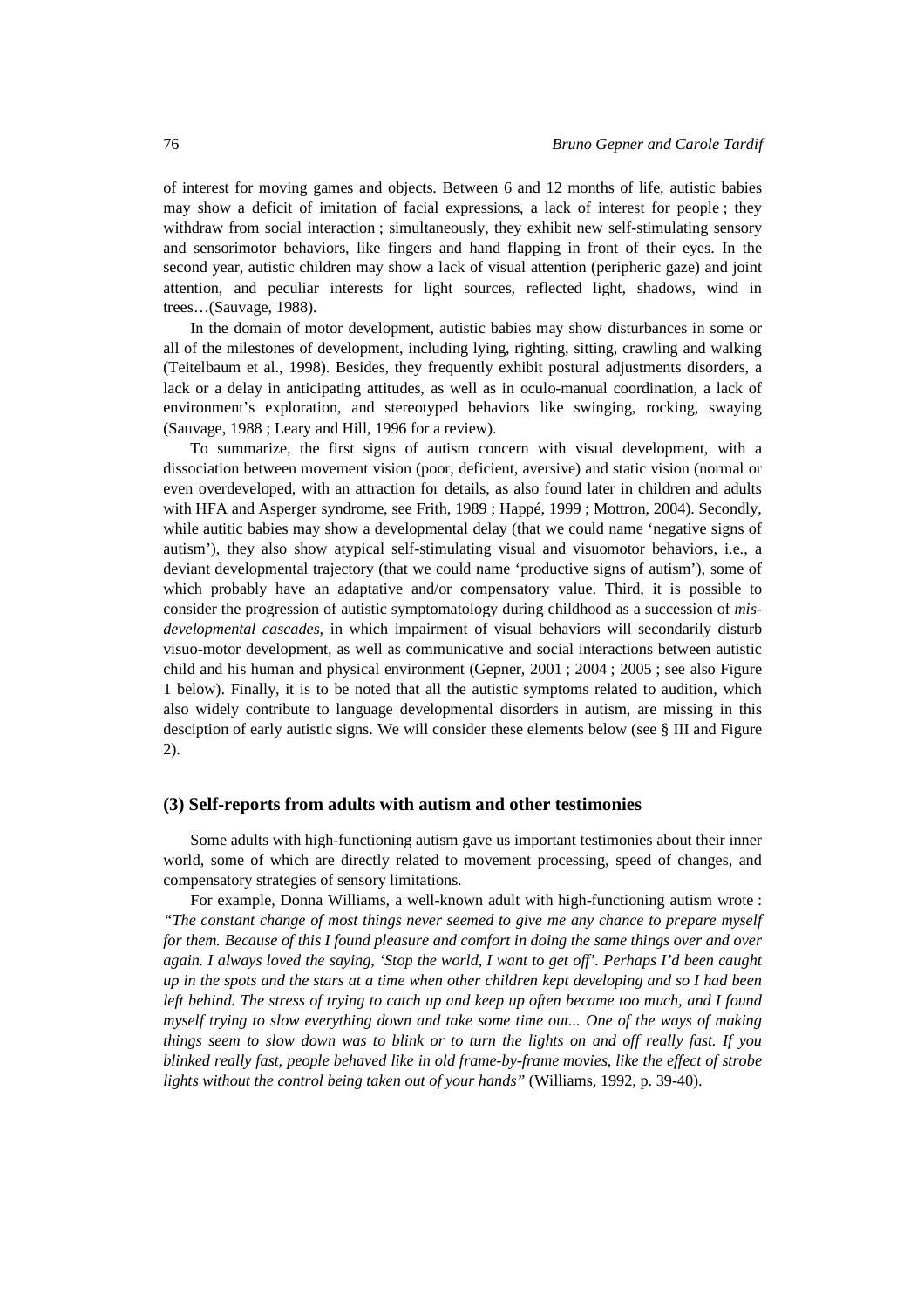At the end of her book, Donna Williams added some 'outlines of language in my world' :

*- "Continuity. The reassurance that things will stay the same long enough to grasp an undeniable guaranteed place within the complex and moving situation around me.* 

*- Blinking compulsively. To slow things down and make them seem like a more detached, and therefore less frightening, frame-by-frame film. Switching lights on and off very fast had an element of this, too.* 

*- Switching lights on and off. Similar to above, but the clicking sound is an impersonal and graspable connection with things outside oneself, like bells and music. It gives the pleasure of sensation which almost all touch denies and provides security. The more patterned and predictable, the more reassuring"* (Williams, ibid., p.189-190).

The main point for our topic is the difficulty for Donna to handle the constant change of most things and her behavioral strategies to slow down these things in order to catch them and prepare herself for them.

Another famous adult with Asperger syndrome, Temple Grandin, wrote : *"Minor sensory processing deficits heightened my attraction to certain stimulation (e.g. airport's doors), whereas a greater sensory processing defect might cause another child to fear and avoid the same stimulus. Some of the problems autistics have with making eye contact may be nothing more than an intolerance for the movement of the other person's eyes. One autistic person reported that looking at people's eyes was difficult because the eyes did not stay still (…) Distorted visual images may possibly explain why some children with autism favor peripheral vision. They may receive more reliable information when they look out of the corners of their eyes. One autistic person reported that he saw better from the side and that he didn't see things if he looked straight at them"* (Grandin, 1995, p. 73-75). As a spokeswoman of people with autism, Temple Grandin emphazises peculiar visual behaviors of individuals with autism as a continuum between aversion and attraction for movement, according to the degree of sensory processing defect.

Listen also to what Raymond, the high-functioning autistic adult of the film *Rain Man* played by Dustin Hoffman, says to his brother (Tom Cruise) : *« Daddy says that I am an excellent driver !!! »*. In fact, everyone who watched the film remembers the poor performance of Raymond in driving a car : at a speed of a walking man, he drives his father's car into the sidewalk of a casino in Las Vegas. This naïve sentence of Rain Man reminds us that individuals with autism could not become excellent pilots of racing cars.

When we turn to more anonymous persons, we can learn more about this problem of *motion mis-sight*. The mother of a low-functioning autistic adolescent told me : *« My daughter always had a problem with movements. She is afraid when people come close to her, she avoids all the situations in which things go quickly. Myself, when I have to drive a car, I never exceed 70 km/h, because over this speed I feel uncomfortable, so everyone horns at me. My mother never drove a car because she feels the same discomfort but to a worse extent, that is, she cannot exceed 40 km/h. For the same reason, she never watches TV and never goes to cinema, because everything goes too fast… »*. This kind of trans-generational example of visual-motion processing impairment is particularly interesting for our purpose, and may be not unique. One has to ask to parents whether their child presented this kind of peculiar visual behavior during their early development, otherwise one cannot learn it.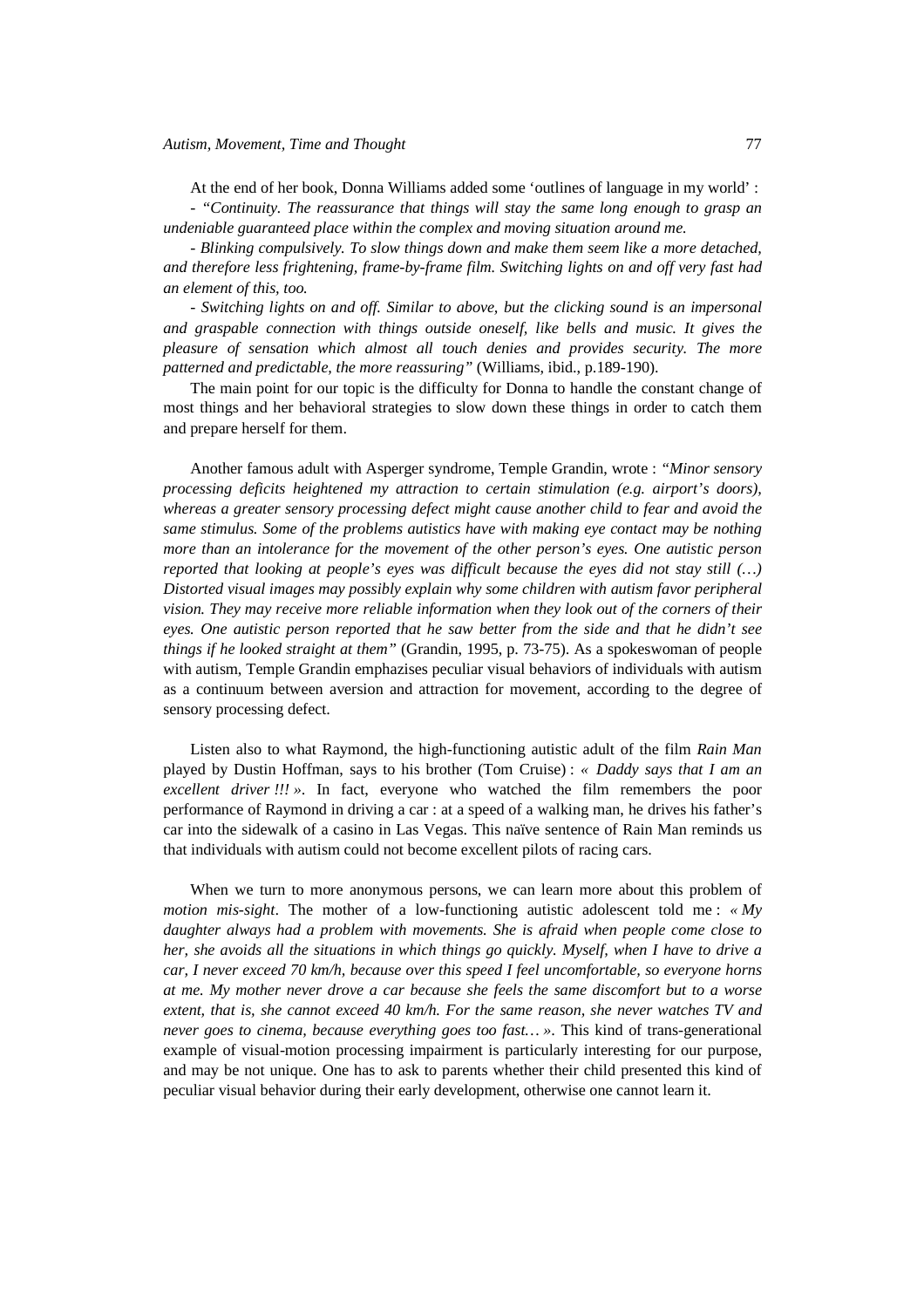#### **(4) Adult neuropsychology**

Zihl, von Cramon and Mai (1983) reported the case of a woman aged 43 who suffered bilateral cerebral lesions affecting the lateral temporo-occipital cortex and the underlying white matter, which selectively affected her movement vision. The authors report that : *« The visual disorder complained of by the patient was a loss of movement vision in all three dimensions. She had difficulty, for example, in pouring tea or coffee into a cup because the fluid appeared to be frozen, like a glacier. In addition, she could not stop pouring at the right time since she was unable to perceive the movement in the cup when the fluid rose. Furthermore the patient complained of difficulties in following a dialogue because she could not see the movements of the face, and especially the mouth of the speaker. In a room where more than two other people were walking she felt very insecure and unwell, and usually left the room immediately, because 'people were suddenly here or there but I have not seen them moving'. The patient experienced the same problem but to an even more marked extent in crowded streets or places, which she therefore avoided as much as possible. She could not cross the street because of her inability to judge the speed of a car. 'When I'm looking at the car first, it seems far away. But then, when I want to cross the road, suddenly the car is very near'. She gradually learned to 'estimate' the distance of moving vehicles by means of the sound becoming louder* » (Zihl et al., 1983, p. 315).

By reporting this remarkable case, we obviously do not want to let the reader suppose that subjects with autism suffer a comparable brain damage as that affecting this 43 year-old woman. Neither do we pretend that this woman became autistic after her brain damage. However, this case study lets us measure the extremely important impact of a selective disturbance of movement vision affecting a young – previously normal - woman on her perceptual, sensorimotor, communicative and social behaviors. Because of her brain damage, her life became totally different in several points. Because of her sensory impairments, she started to avoid physical and social events, to isolate herself. We will see below what this woman and individuals with autism have in common. But it is already possible, based on this study case, to imagine the various developmental consequences of a visual-motion processing disorder affecting a baby from the very beginning of his life.

#### **(5) Experimental cognitive neuropsychology**

Autism spectrum disorders (ASD) are known as neurodevelopmental disorders marked by social interaction and verbal and non verbal communication impairments (Kanner, 1943; WHO, 1992; APA, 1994; Rapin, 2002 ; Volkmar & Pauls, 2003 ; Tardif & Gepner, 2003). Since human face is the primary and most powerful source of information mediating emotional and verbal communication as well as social interaction, it is not surprising that face processing has often and regularly been studied in autistic population for the past twenty-five years (Dawson et al., 2005, for a review). Indeed, a growing body of data demonstrated that individuals with ASD generally process various aspects of faces in a different way than typically developing and/or mentally retarded control subjects. Peculiarities have been shown in the processing of facial identity (Langdell, 1978; Volkmar et al., 1989; Boucher & Lewis, 1992; Davies et al.,1994; Klin et al.,1999; Rondan et al., 2003 ; Deruelle et al.; 2004) and emotional facial expression (Hobson, 1986a, 1986b; Hobson et al., 1988; Celani et al., 1999),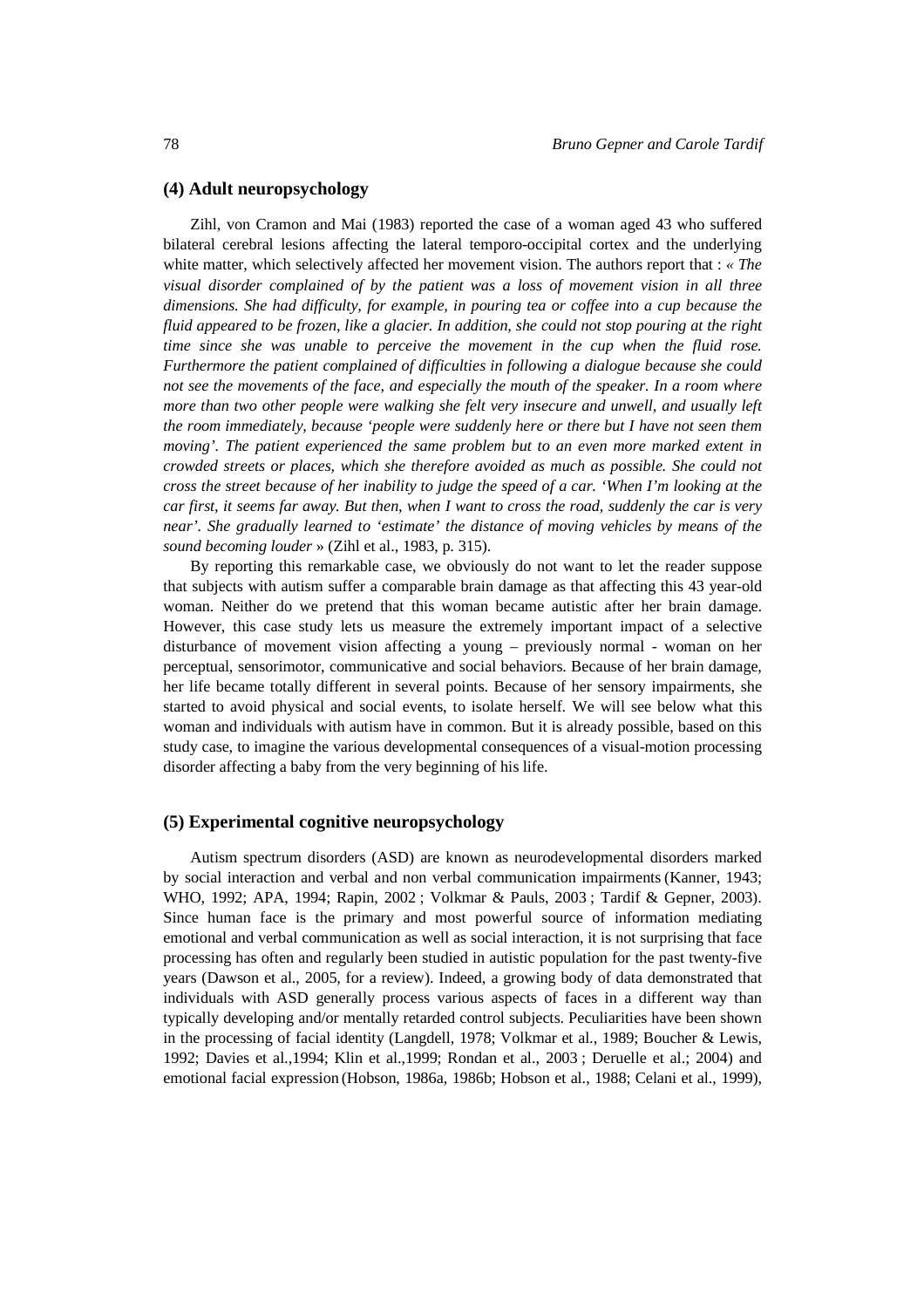in lip-reading (de Gelder et al., 1991) and eye direction detection or interpretation (Gepner et al., 1996; Baron-Cohen et al., 1995). Studies using fMRI confirmed facial processing peculiarities in subjects with ASD (Critchley et al., 2000; Schultz et al., 2000).

Following this line of neuropsychological exploration, an important question was to know whether each aspect of face processing is impaired separately, or based on more general and basic impairments affecting the processing of environmental physical and/or social world. In order to answer to this question, two previous studies conducted by our group, concerning with various aspects of face processing (identity, expressions of emotion, eye direction detection and lip-reading) in young children and adolescents with autism, revealed that the aspects of faces which were the most difficult to process were specifically related to facial configuration, visuo-auditory association (as already shown with simple visuo-auditory stimuli by Martineau et al., 1992), and facial dynamics, i.e., lips' movements, eyes' movements and emotional facial expressions (Gepner et al., 1994 ; Gepner et al., 1996). These results suggested that difficulties of children with autism in processing faces were neither related to impairments in recognition of facial identity *per se*, nor to impairments in recognizing emotional aspects of faces *per se*, but rather to anomalies in the processing of facial movements (as well as of facial configuration and visuo-auditory cues).

In conclusion, all the arguments reviewed in this paragraph pushed us to investigate directly how subjects with ASD process visual movements, physical movements as well as biological ones.

# **II. PREVIOUS AND RECENT WORKS ON PHYSICAL AND BIOLOGICAL MOTION PROCESSING**

In this paragraph, we review the available data related to physical and biological movements' processing disorders in subjects with ASD, and we propose a first synthetic neuropsychological view of autism called *E-Motion mis-sight*.

#### **(1) Physical movements processing**

As Milne et al. (2005) said, our group was the first, ten years ago, to assess directly visual-motion processing in children with ASD. In this first study, Gepner, Mestre, Masson & de Schonen (1995) explored postural reactivity to visually perceived environmental movements in children with autism and normal control children.

Vision is known to be an important source of information used in postural control. One of the most probant hypotheses in this context is the 'ex-proprioceptive' role of optic flow (Lee & Aronson, 1974). Since the body's displacements generate a global motion of the visual scene (i.e., an optic flow) across the retina, and this optical flow specifies the kinematic properties of the ongoing movements, Gibson (1979) established that these optical flow fields due to ego-motion serve to regulate and control a subject's self-orientation. It has been clearly demonstrated thirty years ago that humans make postural readjustments in response to an optical flow (Lee & Aronson, 1974). A number of studies have shown that young infants react posturally to movements in their visual environment as soon as they are able to stand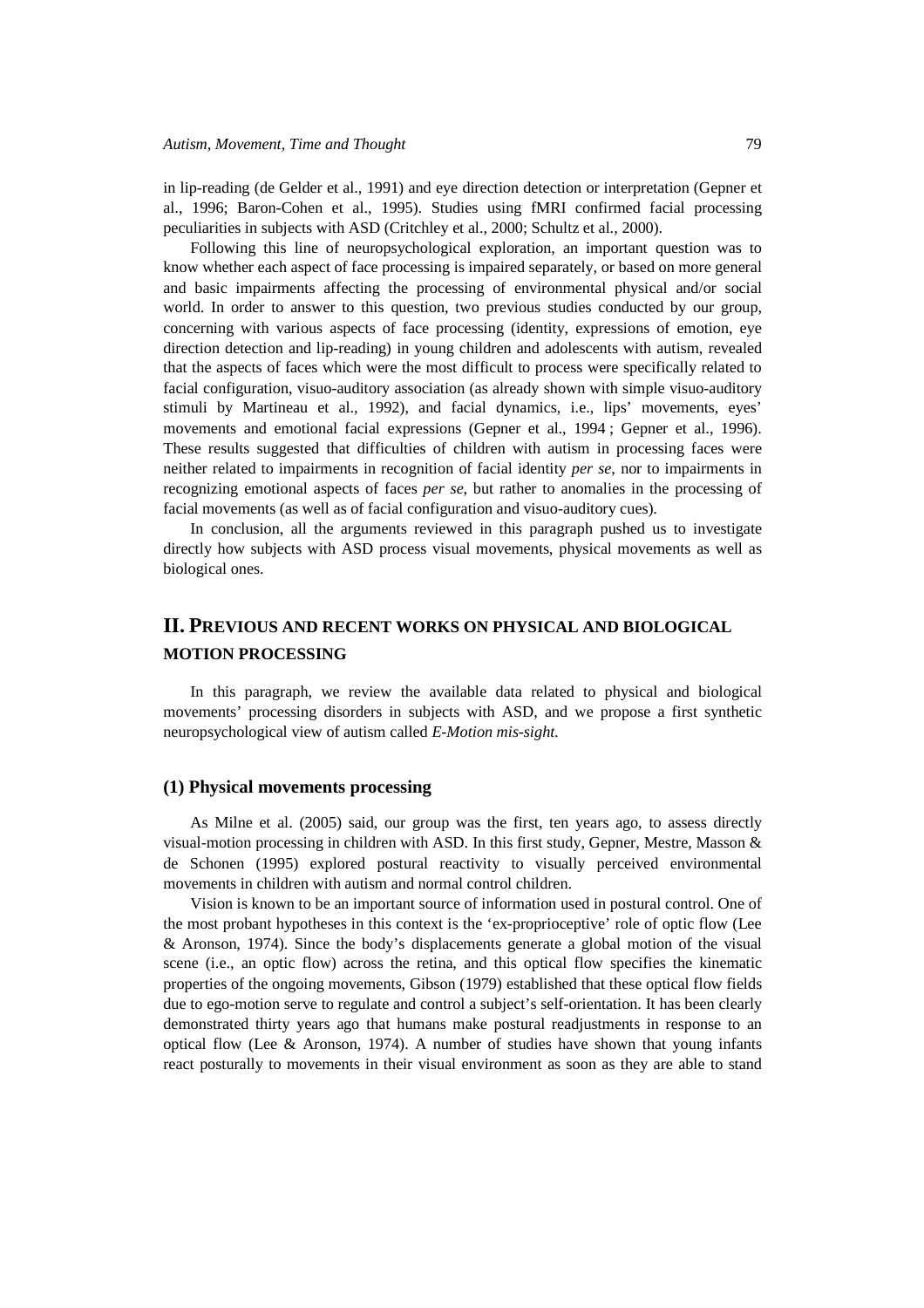unaided (Butterworth & Hicks, 1977), and even earlier (Jouen, 1988), confirming that visual proprioception plays a major role in the control of stance.

Since children with autism have sometimes very poor verbal and/or motor performance, it was necessary to explore their visual-motion processing with a reflex-like paradigm, requiring no voluntary verbal nor motor answers, e.g., postural reactivity to motion vision.

In our first experiment, children with autism and matched control children of the same age were standing on a force plateform, in front and at a viewing distance of 3.8 m of a screen, in a dark room. The force plateform capted the lateral and antero-posterior movements of their center of gravity. On the screen were displayed circularly symmetric frequency modulated gratings, animated by contraction and expansion movements, that simulated a tunnel moving in the fore-aft axis more or less rapidly. Results of this study revealed that, contrary to normal control children, children with autism have a very poor postural reactivity to this kind of environmental movements (Gepner et al., 1995). This weak visuopostural coupling in autistic children may account for their motor disturbances (poor motor control, poor motor imitation, motor clumsiness…), and is a good example of perception-action coupling disorder in this population.

In a replication and extension study, we showed that postural reactivity of children with autism was particularly poor when *speed of movement* was high (slow movements inducing a small postural reactivity), whereas children with Asperger syndrome (the mildest autistic spectrum disorder) were reacting normally, and even maybe overreacting, to the same kind of stimuli. In other terms, visuo-postural coupling is deficient in children with autism, and conversely, children with Asperger rather show a visuo-postural over-coupling. Thus, visuopostural coupling (and more generally, sensorimotor coupling) may be a good neuropsychological marker of autism, and possibly a good predictor of the severity of ASD (Gepner & Mestre, 2002a). Besides, the question of *speed of movement* was raised with this last study.

Indeed, speed of movement seems to be critical for children with ASD : Gepner (1997) showed that children with autism are impaired in the perception of moving small squares in central vision, and that their performance is all the less so as speed of moving points is high and direction is complex (i.e., less foreseeable).

As far as direction of movement is concerned, Bertone et al. (2003) also showed that high-functioning subjects with autism exhibit a deficit in the perception of second order radial, translational and rotational direction of movement.

Other works by Spencer et al. (2000) and Milne et al. (2002) showed that, when presented with a random dot kinematogram animated by lateral displacements, children with autism need higher motion coherence to detect movement than normal control children, i.e., they overall show less optokinetic nystagmus (OKN) then their controls. Mestre et al. (2002), using the same motion coherence paradigm but with a video-oculographic measure of OKN, showed that children with autism show particularly higher motion coherence thresholds than normal control children when speed of motion is high, thus confirming a rapid visual-motion integration deficit in autism. A reasonable interpretation of these results is a lack of spatiotemporal integration of singular points in a global coherent motion (a form of central coherence deficiency). These results are interpreted by all these authors as an argument of a dorsal stream deficiency, an interpretation being also confirmed by Pellicano et al. (2005).

Interesting finding on pursuit eye movements deficits in HFA children (Takarae et al., 2004) is also to be reported, which suggests a disturbance in the extrastriate areas that extract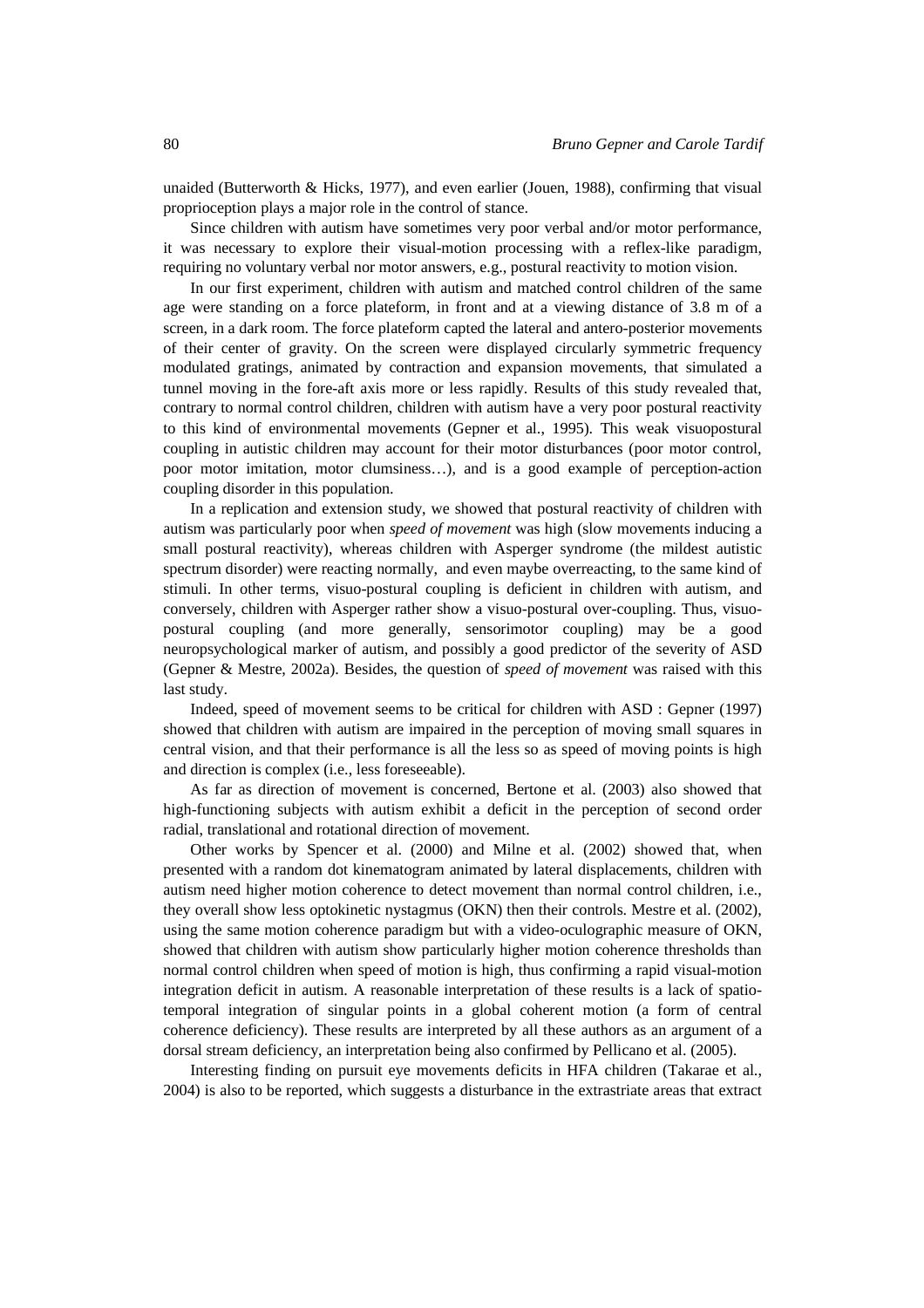motion information, or in the transfer of visual motion information to the sensorimotor areas that transform visual information into appropriate oculomotor commands. However, another group did not find smooth pursuit eye movements deficits in children with pervasive develomental disorders (Kemner et al., 2004).

#### **(2) Biological motion processing**

Our group was also the first to introduce a new paradigm, i.e., *facial motion*, in order to further investigate and reinterpret the vast literature on facial recognition in autism. Indeed, we showed that children with autism, comparatively to normally developing children, have relatively good performance in emotional and non emotional facial recognition tasks when facial expressions are displayed slowly on video (Gepner, Deruelle and Grynfeltt, 2001). We thus argued that children with ASD are impaired in rapid facial movements processing, and that this impairment could explain secondarily gaze avoidance and poor performance in emotional and non-emotional facial processing in these children (Gepner, 2004).

In a replication and extension study (Tardif et al., submitted), we demonstrated that children with autism recognize significantly more emotional and non-emotional facial expressions and exhibit more facial-vocal imitation when facial expressions and their corresponding vocal sounds are slowed down naturally or artificially than when they are displayed at normal speed or statically. Therefore, slowing down the speed of facial and vocal events enhances imitative and cognitive abilities in children with autism. Given that deviant and/or delayed imitation has been very well documented in individuals with autism for more than thirty years (see Smith & Bryson, 1994 and Williams et al., 2004, for reviews), even from the very beginning of their life (Zwaigenbaum et al., 2005), and particularly in the domain of facial expressions' imitation (e.g., Hertzig et al., 1989; Loveland et al., 1994; Rogers et al., 2003), this study by Tardif et al. is of particular interest for reeducational perspectives, and suggests the existence of a key-link between visual-motion processing disorders and deficits of imitation in autism (Gepner, 2001, 2005; Gepner et al., 2005).

Blake et al. (2003) showed that children with autism are impaired in the recognition of human movements (e.g., walking, running or jumping) displayed through animated lighting points, and that their performance was correlated to the severity of their autistic syndrome.

Finally, at the intersection of physical and biological motion processing, Castelli et al. (2002) showed in a TEP study that adults with high-functioning autism or Asperger syndrome have a hypoactivation of median prefrontal cortex and superior temporal sulcus (STS) when they have to attribute mental states to animated shapes, and a diminution of connectivity between extrastriatal cortex and STS.

#### **(3) First synthesis**

All these studies confirm that subjects with ASD have visual-motion perception and integration disorders, that we have named previously *visual-motion mis-sight* in autism (Gepner, 2001).

In particular, Gepner & Mestre (2002b) reached the conclusion that children with autism have a rapid visual-motion integration deficit. According to this hypothesis, some autistic individuals having major movement-processing disorders from early in their lives will avoid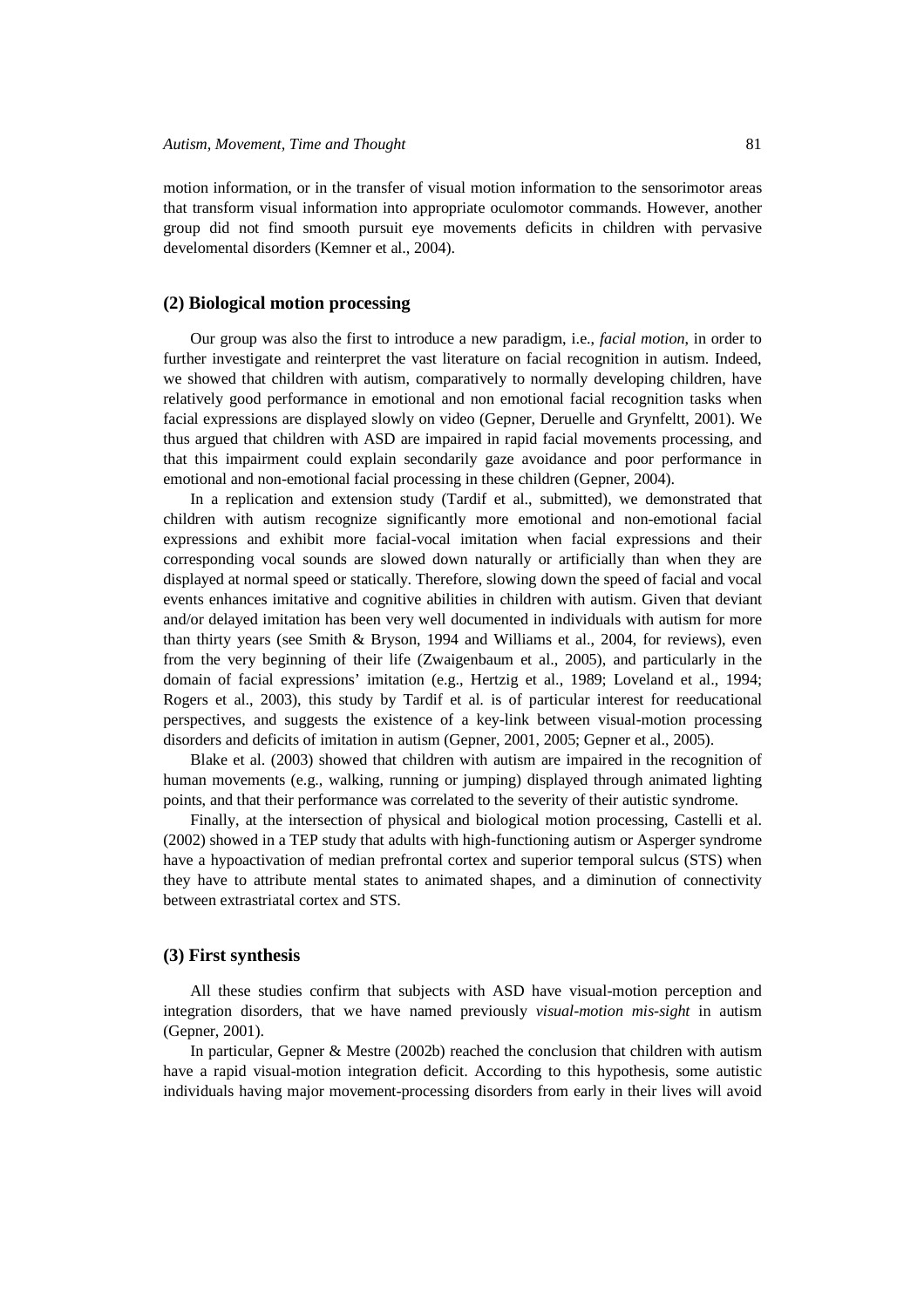rapid physical and biological movements (considered as aversive stimuli), thus disrupting secondarily social interaction. Some of these individuals, or some autistic persons having minor motion-processing disorders, will search for, habituate themselves to, and learn to handle and cope with such kinds of stimuli. To summarize, rapid visual-motion processing deficit constitutes a core neuropsychological marker of autism and secondarily accounts for the deficit in social interaction (Gepner & Mestre, 2002b; see also Gepner, 2004).

In order to integrate the various developmental consequences (*mis-developmental cascades*) of this disorder, we proposed to name it *E-Motion mis-sight* (see Figure 1).



**Figure 1.** Cascades of neurodevelopmental consequences of a visual-motion integration deficit in autism

*from Gepner, Lainé & Tardif (2005)*

From a neurophysiological point of view, and given i) the implication of the magnocellular system pathway in processing visual motion (Livingstone & Hubel, 1988), ii) the role of visual inputs, and especially the dynamic ones, for visuo-motor control through mossy fibres via the pontine nuclei to the cerebellum (Stein & Glickstein, 1992), iii) the role of cerebellum in integrating multisensory inputs, and especially its role in speed and temporal coding of these inputs (e.g. Johnson & Ebner, 2000), iv) its role in motor control through real-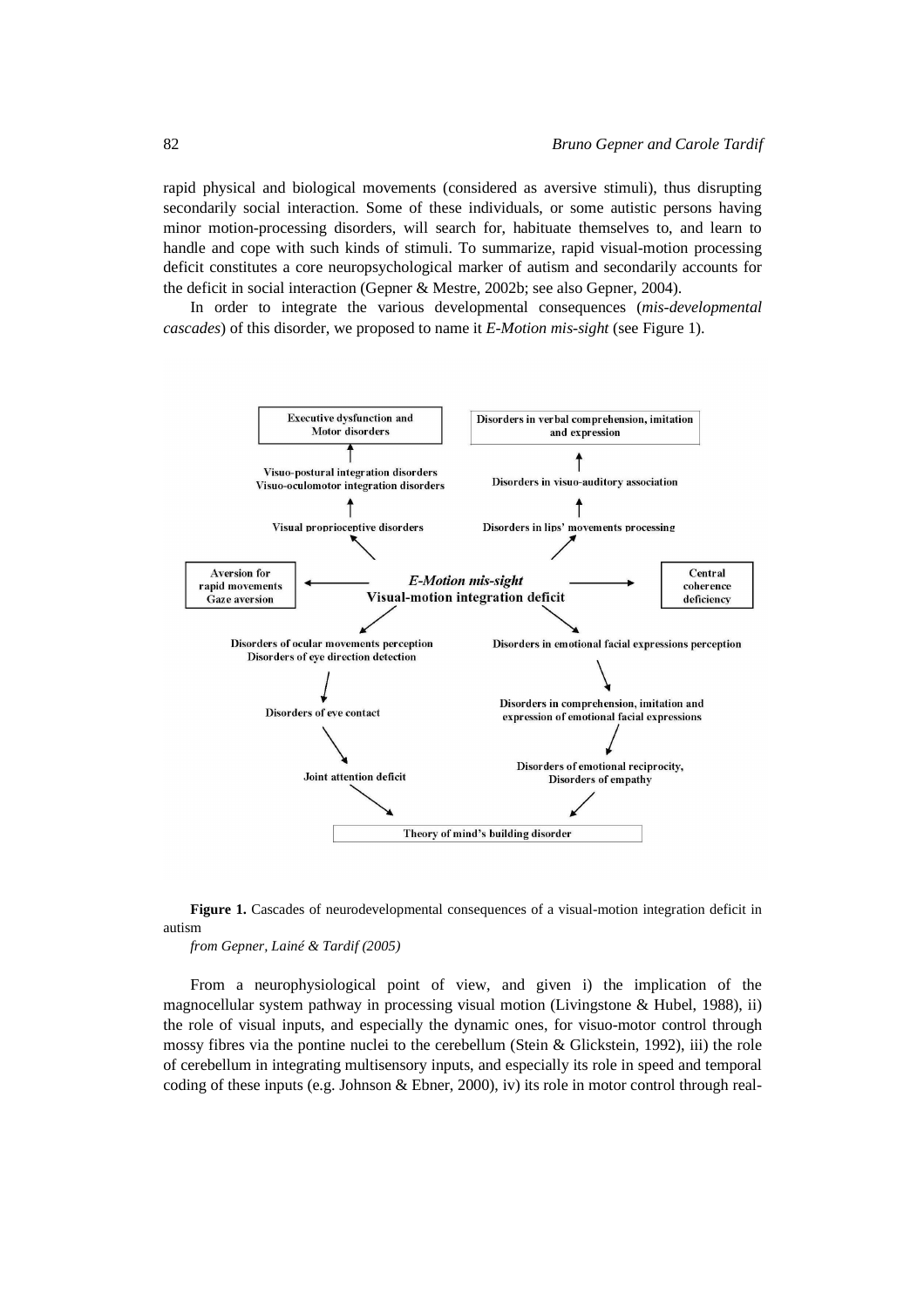time fine-tuning of movement (e.g. Ito, 1984), and v) the co-contributing roles of cerebellum and basal ganglia for motor control as well as for learning (Doya, 2000), through their projections not only on the motor and premotor cortices but also on the prefrontal, temporal and parietal cortices (Middleton & Strick, 2000), we thus previously suggested (Gepner and Mestre, 2002a, 2002b) that visual magnocellular system, visuo-cerebellar pathways and cerebello-premotor-motor pathways might be centrally involved in the neurophysiopathology of at least a subclass of autistic spectrum disorders, and could explain the strange visuo-motor reactivity, as well as the strange cognitive style and higher-order cognitive peculiarities observed in this population. The discovery of hypoplastic or hyperplastic cerebellar vermian lobules VI and VII involving Purkinje cells in autistic adults (Courchesne et al., 1994), which supposes hypo- and/or hyperconnectivity according to a neuromimetic model (Cohen, 1994), gives a strong support to this suggestion. In the same line, it was found that a specific damage of the cerebellar vermian lobules VI and VII is responsible for a deficit in the accuracy of ocular saccades (Lewis and Zee, 1993), and thus may negatively impact visual motion integration.

Therefore, several neurofunctional systems and networks, including visual magnocellular system, dorsal stream and cerebellum, as well as superior temporal sulcus, which is involved in facial movements processing (Allison et al., 2000), are most probably involved in the physical and biological motion processing deficits in autism and need to be further investigated.

## **III. OTHER TEMPORAL PROCESSING DISORDERS IN AUTISM**

Even though *E-Motion mis-sight* may account for some of the major sensorymotor, behavioral and communicative disorders manifested by children with ASD, it is however unable to explain autistic symptoms occuring in other sensory modalities (e.g. auditory or proprioceptive). A crucial question coming next was thus to know whether this visual-motion integration deficit reflects, or results from, a more primary and pervasive neuropsychological deficit. A plausible candidate-deficit concerns with *temporal processing* in various sensory modalities.

#### **(1) Other arguments for temporo-spatial processing disorders in autism**

In order to explore the effectiveness of a temporal processing deficit in autism in other sensory modalities, we tested, within a same group of 22 children and adolescents with ASD, the ability to extract a relevant information among a noisy stimulus *on line*, through three types of tasks :

a) oculomotor reactivity to visual-motion of a coherent pattern of lighting points, via the measurement of optokinetic nystagmus, b) speech flow perception and segmentation through categorization of simple and complex phonemes, and c) proprioception and motor anticipation in a bimanual load lifting task, through electromyographic and kinematic index. Results of this study were as follows (Gepner & Massion (directed by), 2002).

As already mentioned above (see Mestre et al., 2002), the group of subjects with ASD showed very weak oculomotor reactivity (i.e., a reduced occurence of slow phase tracking eye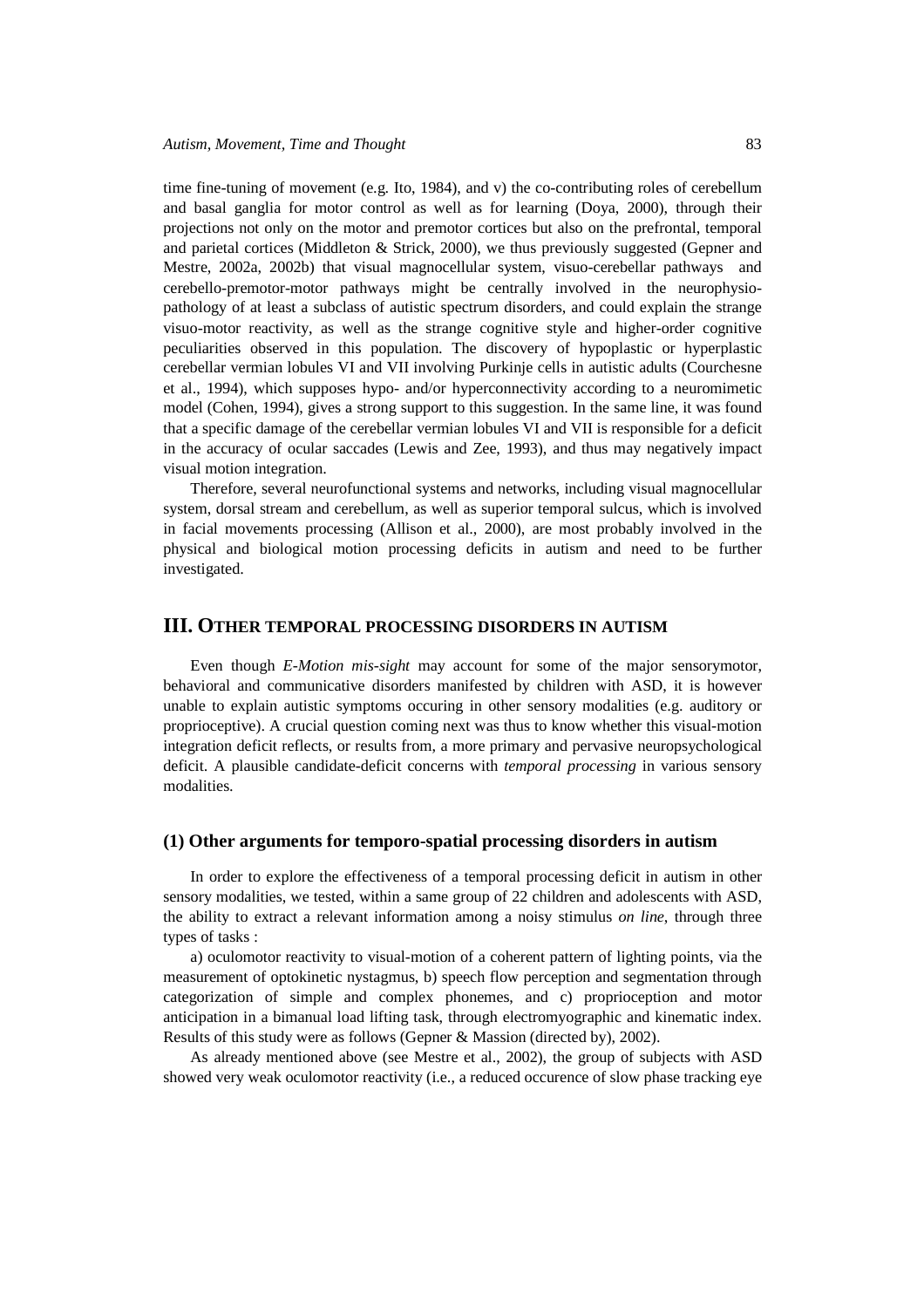movements) to visual motion of a coherent pattern, and higher motion coherence thresholds (i.e., the necessity of higher percentage of points going in a direction out of the whole points, for inducing OKN) as compared to normal children of the same mean age, as already shown previously (Spencer et al., 2000 ; Milne et al., 2002). This deficit, which supposes a defect in rapid temporal analysis of visual motion stimuli embedded in noise, is a strong argument for a degraded temporo-spatial integration in the visual modality.

Secondly, the same group of autistic subjects showed a deficit in speech phoneme categorization. Indeed, compared to normal children who categorize an ambiguous phoneme such as MNA (made of an algorithmic superimposition of MA and NA) in a MA or a NA response randomly, autistic children over-categorize MNA in a NA response. This deviant over-categorization specifically appears in autistic subjects when speech phonemes are displayed at normal speed, whereas their phoneme category perception is normalized when phonemes are slowed down 2 times. This phoneme categorization deficit may partly be due to a difficulty in processing rapid speech flow, and thus to a temporal integration deficit in the auditory modality (Tardif et al., 2002). A similar temporal processing deficit has been found in children with language-learning impairments(Tallal, 1976); it has been related to a deficit in visual magnocellular system (Talcott et al., 2000) and/or auditory magnocellular system (Stein, 2001), and has also been found to be ameliorated by slowing down the speech flow (Tallal et al., 1996; Merzenich et al., 1996; Habib et al., 1999). As already said, autism and language learning impairments very probably share common physiopathologic mechanisms and neurofunctional pathways (Gepner & Mestre, 2002b). From a neurophysiological point of view, since superior temporal sulcus is involved not only in facial movement processing (Allison et al., 2000), but also in voice processing (Belin et al., 2000), and that it was found hypoactivated in adults with HFA in response to vocal sounds (Gervais et al., 2004), this region is of strong interest in the pathophysiology of ASD.

Finally, it also appeared that a subgroup of the same autistic subjects present a deficit in motor anticipation in a bimanual load-lifting task (Schmitz et al., 2002), a result confirmed by another study (Schmitz et al., 2003). This task requires the rapid processing of proprioceptive inputs, the correct use of an internal representation, and the precise timing adjustment of the muscular events. Compared to control children who use a feedforward mode of control to stabilize their forearm while lifting an object placed on it, autistic children mostly use a feedback mode of control, which results in slowing down their movement. In other words, autistic children are reacting instead of predicting. This deficit of accurate timing of anticipatory control could partly result from an impaired processing of proprioceptive inputs at least during the learning phase of the task, and thus from a temporo-spatial integration deficit in the proprioceptive modality. In this context also, impairments in the structure and/or function of cerebellum, which is crucial for temporal processing of sensory inputs and motor outputs (Massion, 1993, 1997), plays a major role

According to these three series of results, subjects with ASD have deficiencies in the temporal processing of visual, auditory and proprioceptive stimuli *on line* (Gepner and Massion (directed by), 2002). Altogether, these results suggest that subjects with ASD have a deficit in the temporo-spatial processing of sensory inflow which is necessary to detect and integrate visual motion, code and parse language or program postural adjustments (see Figure 2). To summarize, *the world is going or changing too fast* for at least some autistic persons. This view could account for the sensory and social avoidance of autistic subjects (when sensory inflow is aversive), for the desynchronization and discontinuity in their perception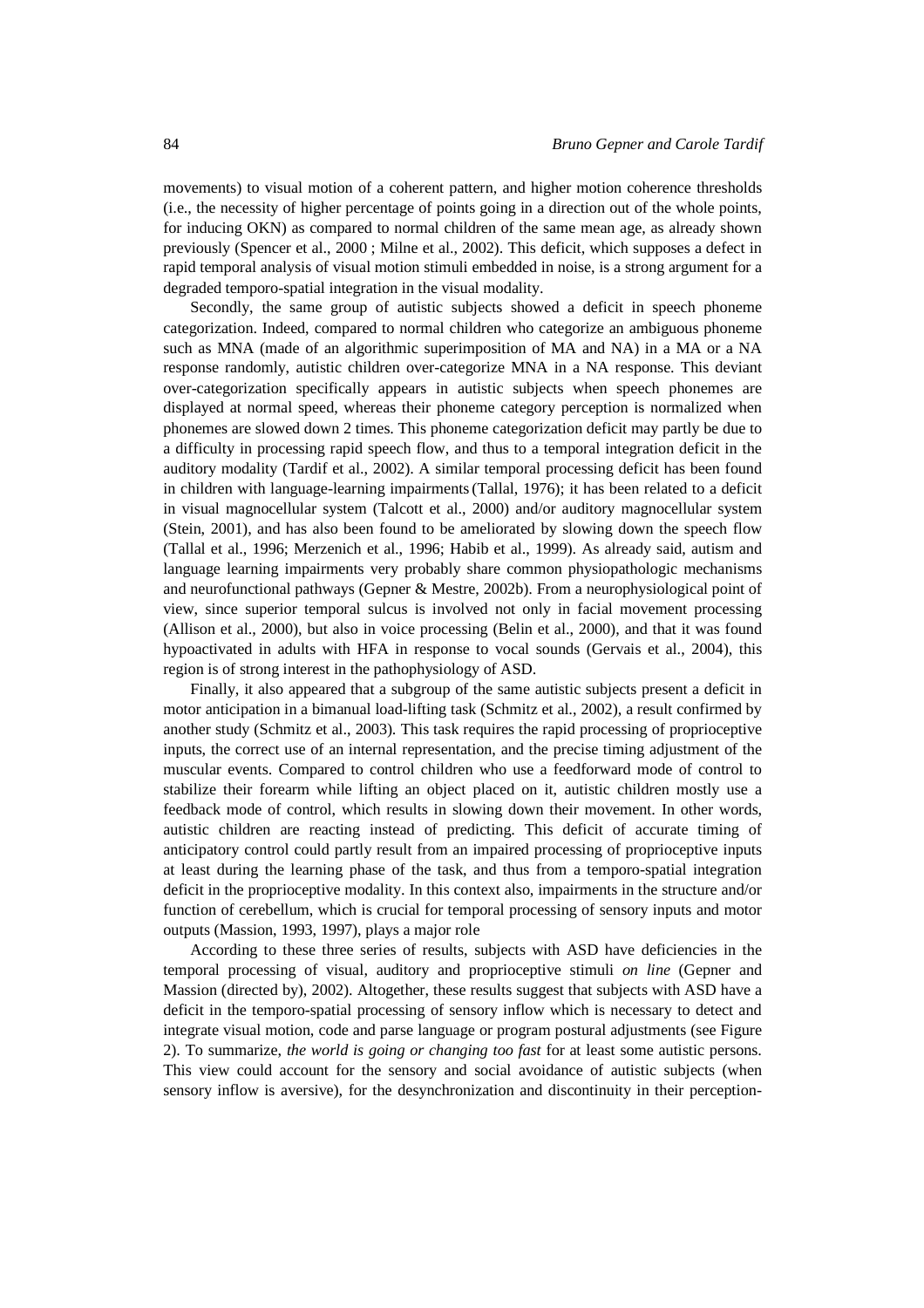action coupling and sensory-motor tuning, as well as for their mis-understanding of, and disorders in their action and interaction with, the physical and human world.





*from Gepner, Lainé & Tardif (2005)*

In conclusion, our temporal processing disorder hypothesis of autism has the strong advantage to account for the vast majority of developmental disorders seen in ASD, and to be compatible with the major contemporary approaches and theories of autism, such as the weak central coherence theory, the deficit of theory of mind, the theories of imitation deficit and executive dysfunction.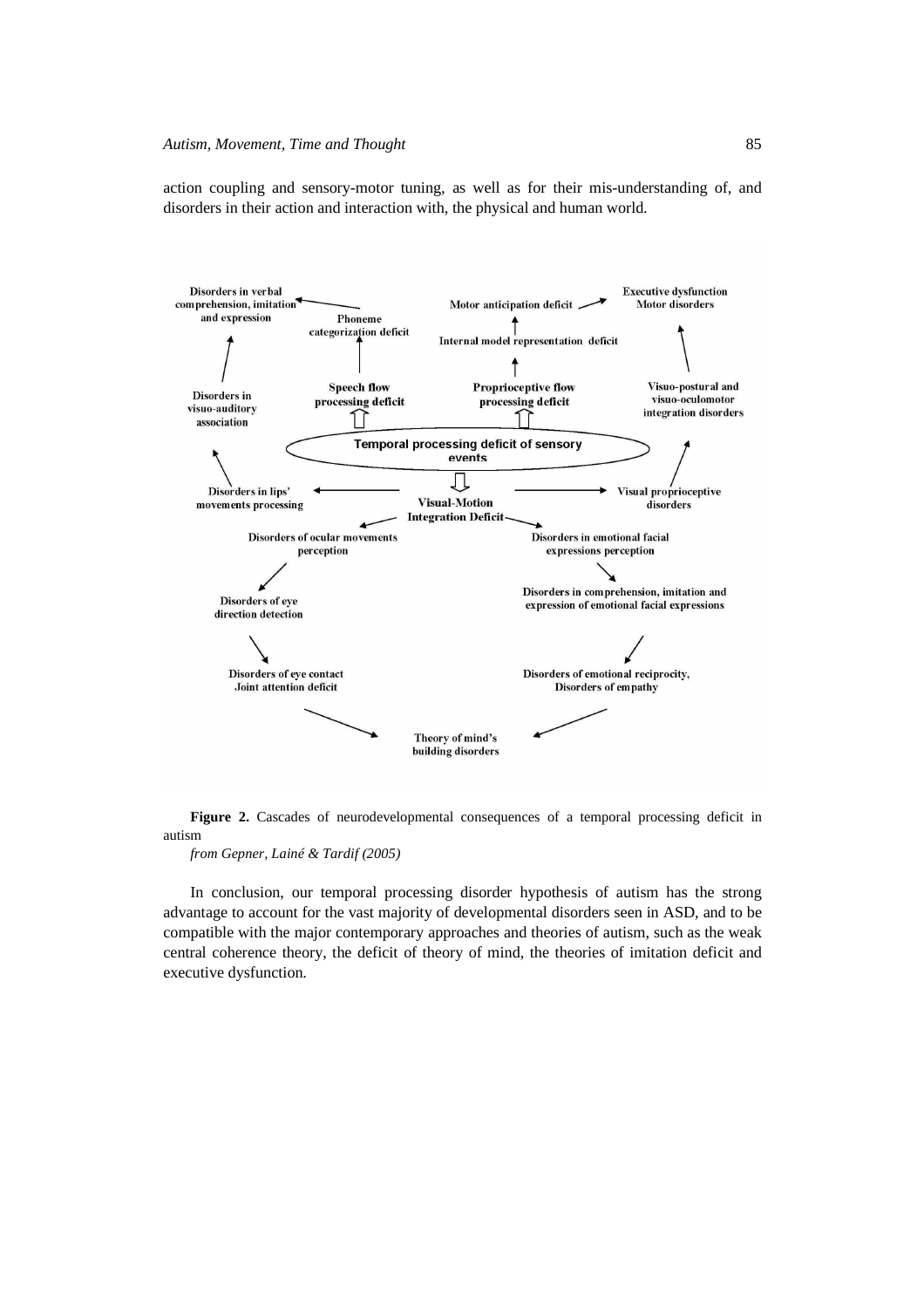# **(2) Second synthesis:** *E-Motion mis-sight* **and other temporo-spatial processing disorders in autism**

We showed that the various deficits affecting visual-motion, vocal sounds and proprioceptive processing in a same group of subjects with autism (Gepner & Massion (directed by), 2002), may be related to a more basic impairment, i.e., a deficit in the temporal processing of multisensory events. In order to take into account all the neuropsychological previous findings, we called our synthetic approach *E-Motion mis-sight and other temporospatial processing disorders* in autism. According to this approach, subjects with autism present more or less disabilities to perceive and integrate the environmental world's sensory events *online* and to produce *real-time* sensorymotor coupling, postural adjustments and adequate verbal and nonverbal outputs (Gepner et al., 2005).

At a neurobiological level, we can now extend our view on the neurophysiological pathways and neurofunctional processes which are most probably involved in our theory of visual-motion and other temporal processing disorders in autism: i) magnocellular system which conveys information on movement (optic flow), global form and low spatial frequency from retina to lateral geniculate nucleus and prestriate cortex (Livingstone & Hubel, 1988); ii) dorsal stream, which receives informations from magnocellular system and distributes them from prestriate cortex to temporal, parietal, prefrontal and frontal cortices, as well as to cerebellum and to thalamic mesencephalic and pontic structures (Boisacq-Schepens & Crommelinck, 1994). Among these connections, prestriate-cerebellar pathways are crucial since cerebellum plays a major role in speed and temporal coding of multisensory inputs (Johnson & Ebner, 2000) and has been found hypo- and/or hyperplastic in autism (Courchesne et al., 1994). Also important are the connections between prestriate cortex and superior temporal sulcus (STS), since STS is known for its role in biological motion processing (Allison et al., 2000); iii) cerebello-premotor-motor cortices loops, which are responsible with basal ganglia for real-time fine-tuning of motor outputs (Ito, 1984; Doya, 2000), and projections from cerebellum to prefrontal, parietal and temporal cortices which are responsible for motor and cognitive learning (Middleton & Strick, 2000).

This neurophysiological view of ASD has the strong advantage to take into account the whole complexity of CNS connectivity as well as a vast majority of neurological, anatomic and neuroimaging disorders found in ASD in the past: this view may thus bring interpretation guidelines for future research.

At another neurofunctional level, we proposed that this temporal processing anomaly may be related to a deficit in *temporal coding* (Gepner & Massion (directed by), 2002) of sensory inputs and motor outputs, in which cerebellum would play a central and crucial role (see above). More precisely, and according to Welsh et al. (2005), disturbances in inferior olive structure (and consequently in olivocerebellar pathways) seen in autism (Bailey et al., 1998; Kemper & Bauman, 1993) would disrupt the ability of inferior olive neurons to become electrically synchronized and to generate coherent rythmic output, thus impairing the ability of individuals with autism to process rapid information, and therefore slowing their overall cognitive processing speed. According to this hypothesis, anomalous temporal synchronization of neural networks within each sensory modalities may consequently produce a deficit of temporal binding between multi sensory modalities.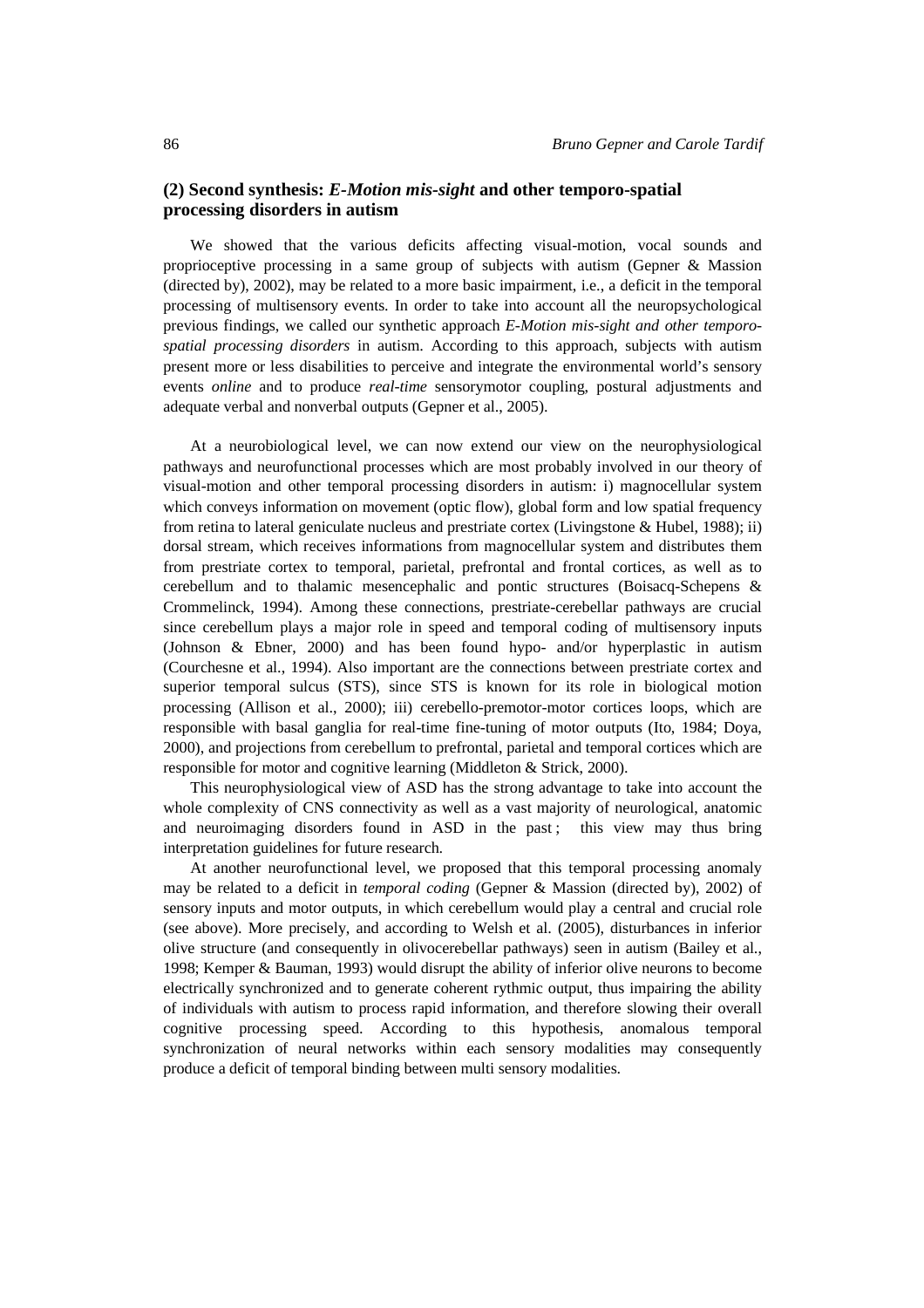Thus, the so-called *E-Motion mis-sight and other temporal processing disorders hypothesis* of autism (Gepner et al., 2005) may be connected to the *temporal binding deficit hypothesis* of autism (Brock et al., 2002) according which autistic individuals would suffer a deficit in synchronization of high frequency (30-100 Hz) gamma activity between local neural networks, and leading to the well accepted *central coherence deficiency theory* of autism (Frith, 1989; Happé, 1999). Interestingly, schizophrenic individuals show a reduced frequency of gamma-oscillation when viewing a Gestalt (Spencer et al., 2004), and the authors assume that this deficit in neural synchronization would be responsible for impaired attentional, perceptive and/or cognitive acts in these patients. In a recent study, however, individuals with autism showed an overall *increased* gamma-activity whilst identifying the presence or absence of an illusory Kanizsa shape (Brown et al., 2005).

We propose here that, according to the type of stimuli they are exposed to, subjects with autism will suffer desynchronization (e.g. for rapidly moving or changing sensory stimuli) and/or hypersynchronization (e.g. for static and permanent sensory stimuli) of neural networks. Besides, hypersynchronization may appear during development as an excessive compensatory mechanism of a previous desynchronization. In particular, hypersynchronization within and/or between local neural networks would fit well with the very frequent association between autism and clinical and/or infraclinical epilepsy (e.g., Hughes & Melyn, 2005).

Therefore, we suggest that a *temporal dissynchronization* (hypo- and/or hypersynchronization) within/between key neural networks and pathways, including especially visual (and auditory) magnocellular systems (Gepner & Mestre, 2002a, 2002b; Deruelle et al., 2004), dorsal stream (Spencer et al., 2000; Pellicano et al., 2005; Villalobos et al., 2005), cerebellum (Courchesne et al., 1994; Courchesne, 1997), mirror neurons (Oberman et al., 2005) and superior temporal sulcus (Gervais et al., 2004), leading to a *functional disconnectivity* (hypo- and/or hyper-connectivity, according to the neuromimetic model of Cohen, 1994) within/between these structures and numerous others, i.e. in sum, a *multisystem temporal dissynchronization and functional disconnectivity,* may be a crucial neuropsychological mechanism of ASD, responsible for attentional, perceptive, sensorymotor and/or cognitive impairments in this population. As an example, it was shown that adults with Asperger's syndrome have a delayed cortical activation from occipital cortex to STS, inferior parietal lobe and inferior frontal lobe, when imitating still pictures of lip forms (Nishitani et al., 2004), i.e., a deficit in cortical connectivity.

Recent works also confirm or suggest hypo-connectivity and/or over-connectivity in the brain of subjects with ASD (Chung et al., 2004 ; Courchesne & Pierce, 2005; Wickelgren, 2005).

This disconnectivity may be partly due to mutations of the X-linked genes encoding neuroligins NLGN3 and NLGN4, which are normally responsible for cell-adhesion and synaptogenesis (Jamain et al., 2003).

From a psychophysical point of view, since visual-motion is composed of temporal and spatial frequency informations (V=TF/SF, in which V represents speed of motion, TF represents temporal frequency and SF represents spatial frequency of a visual pattern), a visual-motion processing disorder may be due to a temporal and/or a spatial frequency processing disorder.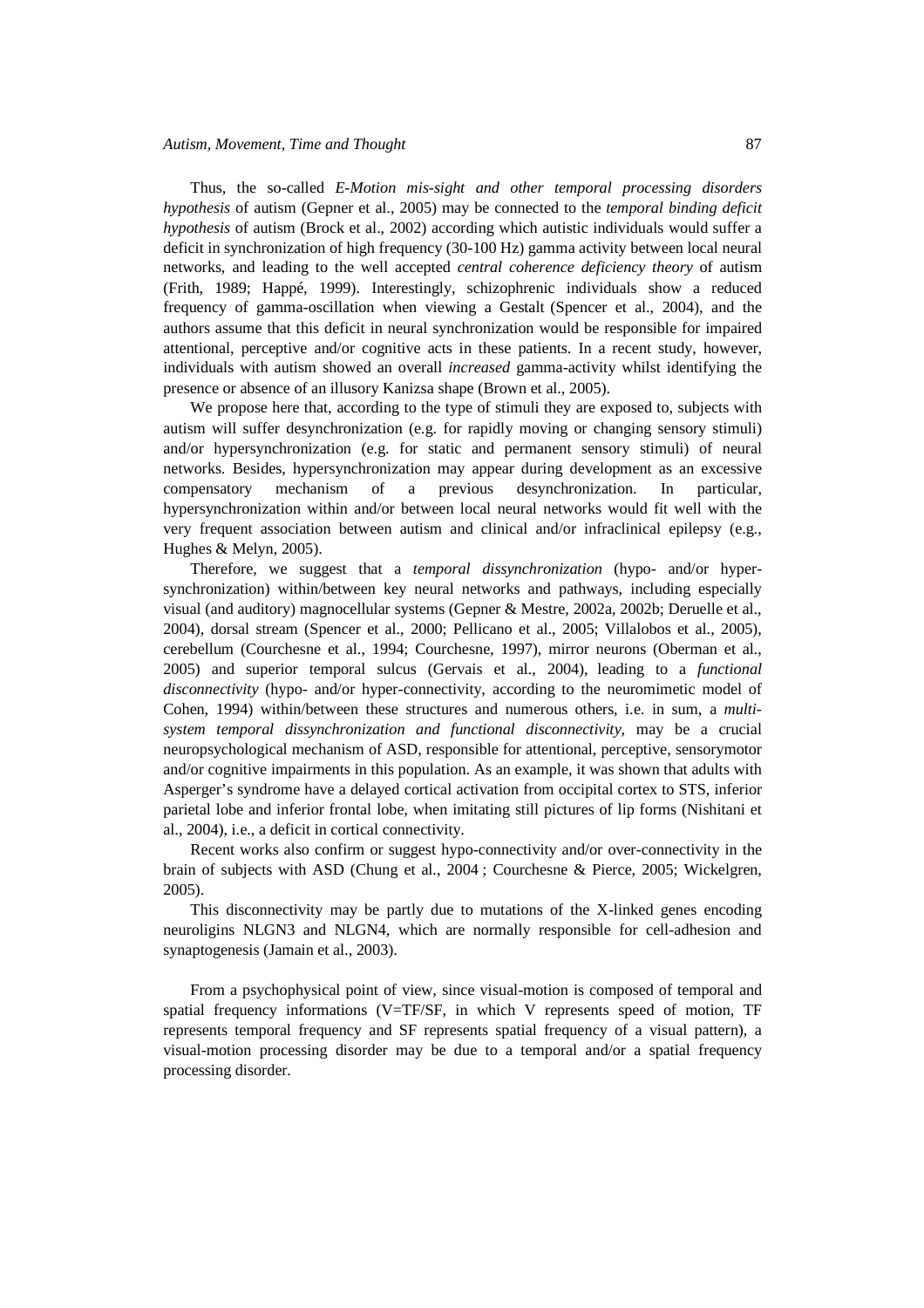We showed above that a temporal processing disorder is most probably involved in ASD. Recently, a spatial frequency processing impairment has also been found in autism by Deruelle et al. (2004). These authors demonstrated that, contrary to normal control children, children with autism and Asperger syndrome rely more on high spatial frequency than on low spatial frequency information when presented with facial identity recognition tasks. Therefore, subjects with ASD do not only suffer temporal processing disorders, but rather temporo-spatial processing disorders. For example, it has been shown in two fMRI studies conducted in adults with HFA or Asperger syndrome that faces and voices were processed like objects and non vocal sounds respectively (Schultz et al., 2000; Gervais et al., 2004). Again our *E-Motion mis-sight* and other temporo-spatial processing disorders theory of autism may bring an explanation to these two results. Faces and voices are perceived oddly by subjects with ASD, may be not as human patterns *per se*, but possibly because of an impaired processing of dynamic and/or temporospatial characteristics of faces and voices. This interpretation has however to be further explored.

When interpreting with such a temporo-spatial processing hypothesis the results of Tardif et al. (submitted), which demonstrate that slowing down facial movements and corresponding vocal sounds enhances emotional and non emotional facial expression recognition and induces facial and vocal imitation in children with autism, we suggest that slowing down sensory incoming events would increase time for signal processing, temporal synchronization and sensorymotor coupling/tuning. Throughout time, slowing down may act on temporal processing like a (re)-synchronizating factor thus reinforcing perceptual and cognitive integration. Anyhow, the finding by Tardif et al. strenghtens *a posteriori* our temporospatial processing deficit theory of autism (Gepner and Massion (dir. By) 2002; Gepner et al., 2005). It is also the first evidence of the interest of slowing down the speed of visual and auditory environmental events around children with autism. If this finding was confirmed, it may potentially have two important consequences in the future, for diagnosis and reeducation. First, based on these new neuropsychological findings, it could be useful to build new instruments of assessment aimed at detecting the earliest signs in babies and young children with ASD; secondly, our finding should logically lead clinicians and care-takers to slow down environmental world around this population, by ecological and artificial means, and may therefore have a direct consequence for the reeducation of verbal and emotional communication impairments in children with autism, particularly if applied early during their development.

# **IV. PSYCHOLOGICAL, PHILOSOPHICAL AND ETHICAL PERSPECTIVES**

In this last paragraph, we try to explore the possible consequences of this *E-Motion missight* and other temporospatial processing disorders approach on the development and functioning of thought, and give our personal views on what could be called an « autistic personality ».

In this paragraph also, we propose an unorthodox approach of autism as an example of mind-brain dissociation, and propose a continuum between thought, language and act, in terms of degrees of energy and materiality.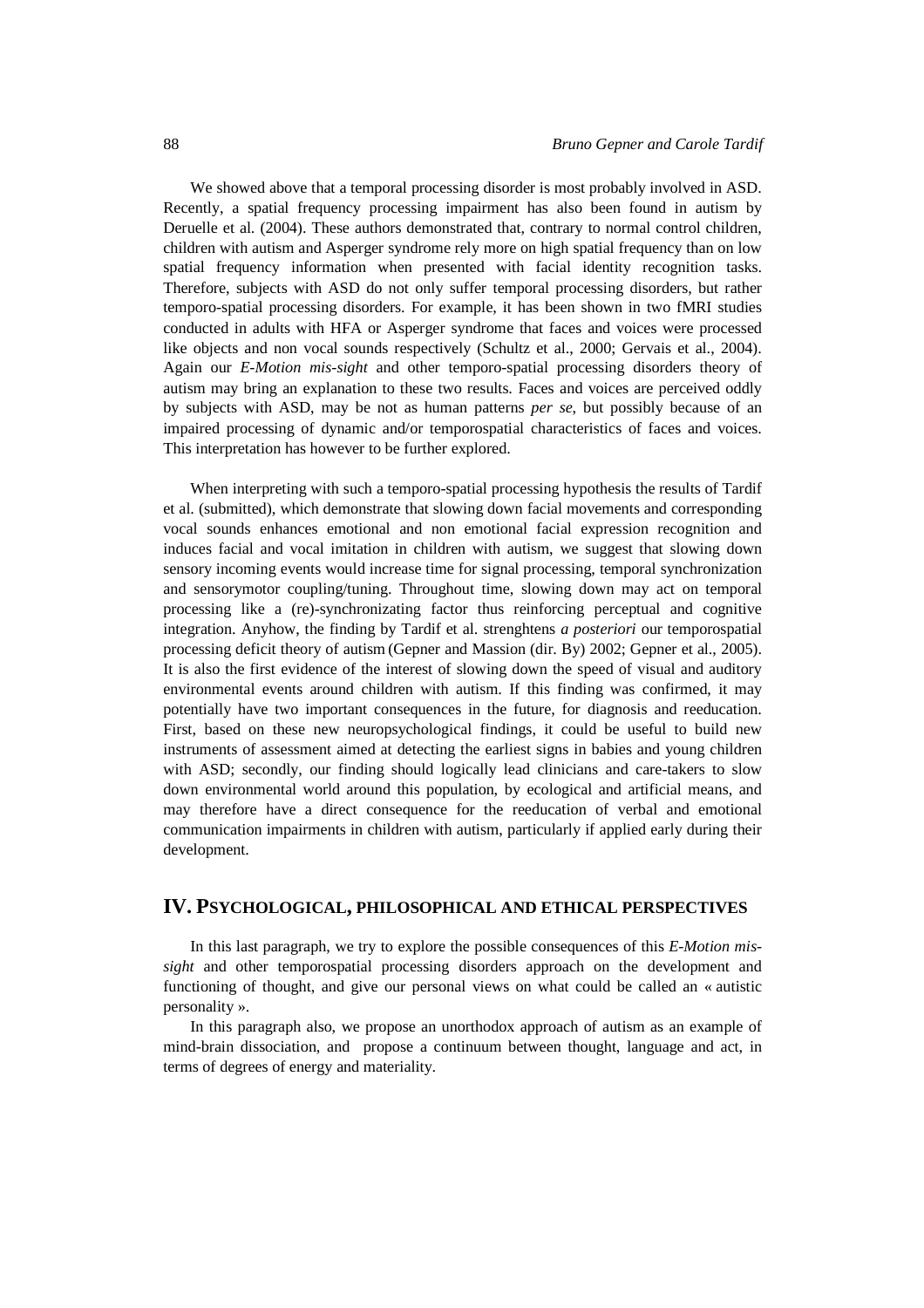#### **(1) Autistic continuum and continuity of thought**

When she describes her way of thinking, the famous autistic adult Temple Grandin says : *« I think in pictures. Words are like a second language to me. I translate both spoken and written words into full-color movies, complete with sound, which run like a VCR tape in my head. When somebody speaks to me, his words are instantly translated into pictures... When I read, I translate written words into color movies or I simply store a photo of the written page to be read later. When I retrieve the material, I see a photocopy of the page in my imagination. It is likely that Raymond, the autistic savant depicted in the movie Rain Man, used a similar strategy to memorize telephone books, maps, and other information. He simply photocopied each page of the phone book into his memory. When he wanted to find a certain number, he just scanned pages of the phone book that were in his mind. To pull information out of my memory, I have to replay the video. Pulling facts up quickly is sometimes difficult, because I have to play bits of different videos until I find the right tape. This takes time… When I am unable to convert text to pictures, it is usually because the text has no concrete meaning. Some philosophy books and articles are simply incomprehensible… All of my thinking is still in visual images, though it appears that thinking may become less visual as one moves along the continuum away from classic Kanner's syndrome… Another indicator of visual thinking is the remarkable ability many autistic people exhibit in solving jigsaw puzzles, finding their way around the city, or memorizing enormous amounts of information at a glance. My own thought patterns are similar to those described by A.R. Luria in The Mind of a Mnemonist. This book describes a man who worked as a newspaper reporter and could perform amazing feats of memory. Like me, the mnemonist had a visual image for everything he had heard or read"…*

When reading this extraordinary description by Temple Grandin, one can understand the link between her sensory processing peculiarities and her way of thinking. That is, her sensory processing guides and influences the building and functioning of her thought.

What we logically propose here is that, parallel to a continuum in the severity of autism, which is correlated to the severity of the underlying sensory processing disorders, there is a correlated continuum of psychological consequences of these disorders.

For example, Temple Grandin, which has an Asperger syndrome, describes her way of thinking in dynamic or static pictures (photos). Following her description, and given our neuropsychological theory of autism, we can imagine that another person affected by a more severe autism, with more severe sensory processing disorders, will think in static pictures only, and not in dynamic ones.

We previously proposed that thinking in static pictures, i.e., without the continuity inherent to movement, may constitute a psychological marker of autism (Gepner, 2001). Thought of individuals with moderate to severe autism would function with a partial or total lack of continuity, like a strobe thought, a fractionated and fragmented thought. According to our view, there would be a continuum from *static thought* (thought in static pictures) to *dynamic thought* (thought in dynamic pictures), and thought in words and pure symbols. There would be a parallel between the degree of *E-Motion mis-sight* and the way of thinking.

The great french philosopher Henri Bergson wrote in « L'évolution créatrice (1941) : *« We take quasi-instant views of the reality, and since they characterize this reality, we just have to thread them along an abstract, uniform, invisible future, which is situated in the heart of the cognition's apparatus… Perception, intellection, language generally proceed like it.*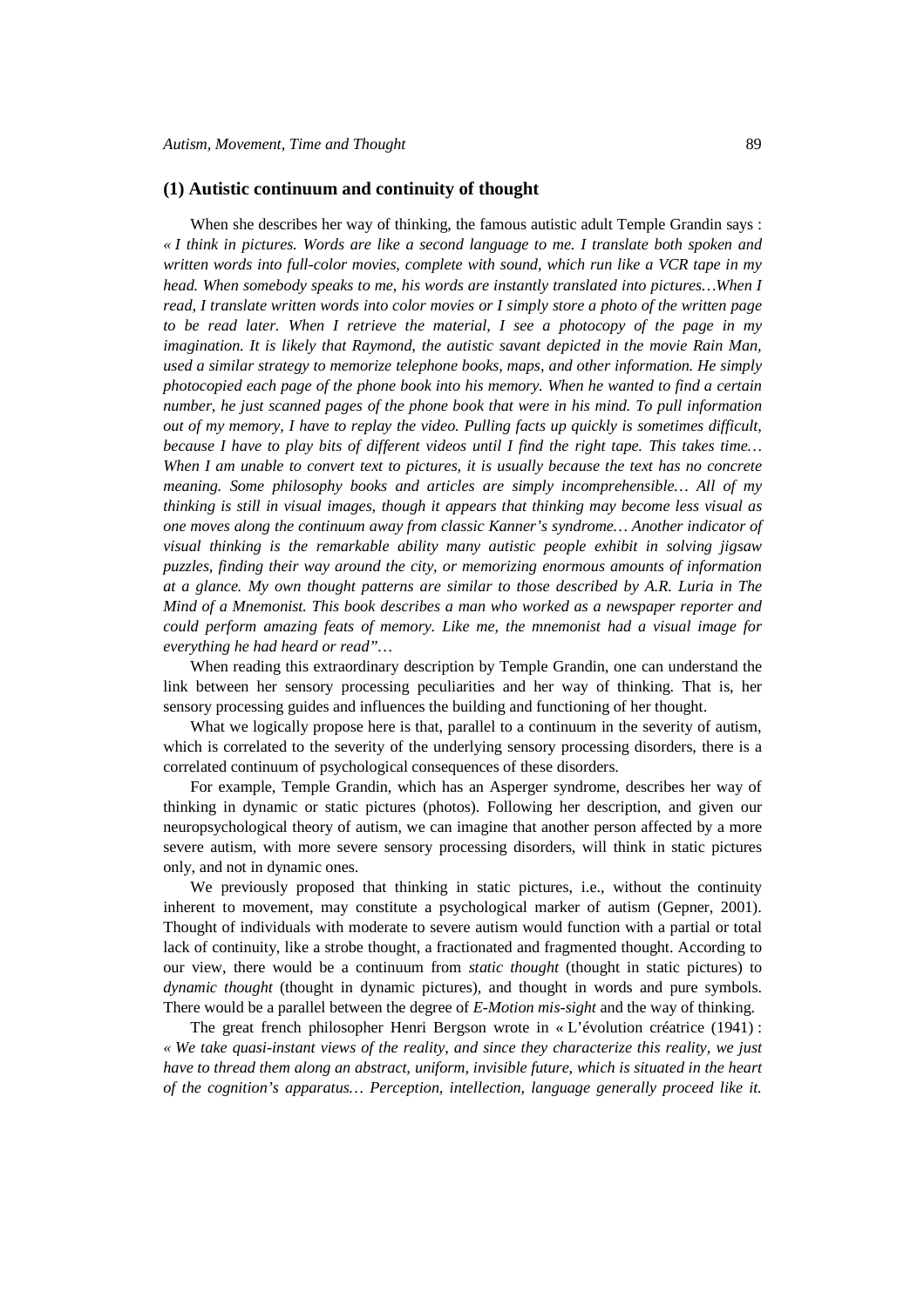*Whether it concerns with thinking the future, express it, or even perceiving it, we do not make anything else than activating a sort of inner cinematograph ».*

For all the reasons mentioned above, we came to think that autistic persons have a problem with their inner cinematograph, and our view has a possible important heuristic impact on the relation between thought, time and movement.

We previously proposed a neuro-psychodynamic view of autistic thought (Gepner, 2001). According to this sketch, thought (thought on self, on others, on the world) is deeply inscribed in movement, i.e., in perceived movement, in memory of movement (Berthoz, 1997), in anticipated movement, and in reflex or voluntarily-produced movement. Following this, an early disorder of movement and time integration would logically schakle and fetter the developmental course of thought and consciousness of self and others. *Motion* (action of moving), *motility* (ability to move physically), *instinctual impulse* <sup>2</sup> , as well as *emotion* (psychic movement, movement of one's being, movement of one's soul) : all these kinds of movement proceed from a same dynamic essence. Being unable to integrate adequately physical and human movement in their inner world, people with autism will be disrupted and disturbed in *feeling and expressing e-motion* and *thinking in movement*. Motion, the dynamics of the world, and continuity, which is co-substantial and inherent to motion, are wrongly integrated in the thought of autistic persons. Therefore, schematically, thought of autistic persons may function in separated transient pictures with no continuity between them.

In the same line, how do we suppose that functions a mind when the neural substrates are dissynchronized and disconnected, and cannot process the environmental world online ? How works a mind when the brain cannot *thread* here-and-now *the quasi-instant views of the reality along a uniform, invisible future,* as writes Bergson ? What means a temporal consciousness, the consciousness of time and duration when the brain does not function *on time*, on real-time ? Such a mind is likely to function more or less out of the ordinary time, in a peculiar and difficult to imagine dissynchronized, discontinuous, distorted and sometimes frightening time.

Living in this discontinuous time-and-space, and trying to survive in this temporally discontinuous and spatially fractionated world, numerous persons with autism self-stimulate themselves by moving their body or a part of it. That is, what appears as typical autistic symptoms, may be in fact a desperate compensatory strategy for feeling alive, dynamic, and for inscribing time and movement in their own body.

## **(2) Towards an "autistic personality"?**

 $\overline{a}$ 

In this paragraph, we would like to ask some questions about the existence of an 'autistic personality'. Does an 'autistic personality' exist ? Do autistic traits of personality, or traits of autistic personality, exist ? If so, what would be the quantitative and qualitative links and differences between pathologic autism and autistic personality ? Within the framework of autistic spectrum disorders, is there a seat for an 'autistic personality' ? Is there a continuum between the most severe autism and an 'autistic personality' ? Autistic spectrum disorders are known as neurodevelopmental disorders. At one extremity of the spectrum, we find severe

<sup>&</sup>lt;sup>2</sup> triebregung in german, about which Sigmund Freud (1915) said : « We can only have in mind an instinctual impulse whose ideational representation is unconscious ».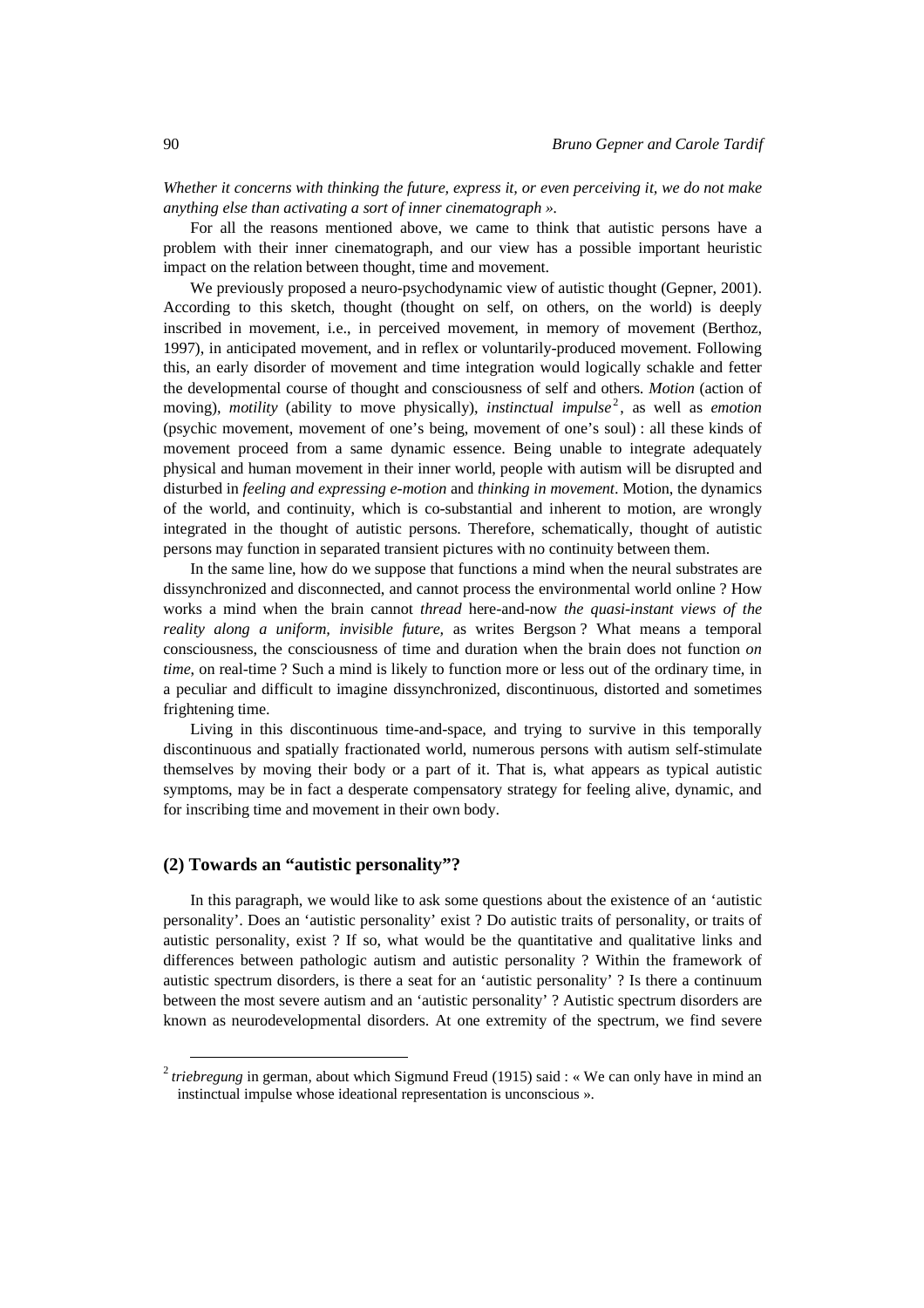and low-functioning autism. At the other extremity, we find mild and high-functioning autism and Asperger syndrome. But beyond this extremety, is it possible to find a milder autistic condition, based or not on very mild neurodevelopmental disorders, that we could call 'autistic personality' ?

One can reasonably consider that *personality* i) is the subjective psychological identity of a person, made of propensities, tendencies, potentialities ; ii) is the resultant of genetic, epigenetic, and environmental (educational, moral) factors and influences, and iii) that it is expressed via character, unconscious and conscious motivations, intentions, choices, but also through language, voice (frequency, loudness), facial expression, and of course, through behavior.

Given this, what could be an 'autistic personality' ? Let us consider that it could be made, at least, of aloneness, isolation or independence, abstract interests, contemplative tendency, and poor social sense. Let us then propose a scenario according which, from the first months of his life, a child has such a personality. If no big emotional trauma, no major accident nor other risk factors happen in his life, he may grow up with his autistic personality. If a trauma or a neurological illness occurs early in his life, and if this baby had genetic vulnerability or genetic abnormalities or other risk factors, this baby's personality may decompensate, and may evolve in one or another autistic spectrum disorder. This view has been previously proposed by Gepner & Soulayrol (1994), who used the concepts of epigenesis and selforganization in order to explain how the brain and psychism of an individual integrate intrinsic and extrinsic pathogenic factors (i.e., genetic, epigenetic and environmental factors) and how these conditions provoke the emergence of an autistic syndrome.

Although this scenario is speculative, it is anyhow similar to the well accepted psychopathological argument connecting a personality disorder with a mental illness, e.g., schizoïd personality and schizophrenia, obsessive personality and obsessive-compulsive disorders (OCD), or paranoïac personality and paranoïac psychosis.

#### **(3) Mind-brain dissociation in autism?**

Refering to his professor Babinski, who emphazised that all the organic or functional impairments of the central nervous system are translated in dissociated manifestations, the great neuro-psychiatrist Henri Baruk wrote : *« A long observation of mentally disturbed patients showed us that even with delirious, incoherent or incomprehensible patients, if one knows how to arouse their confidence and consider them with sympathy, one will discover that persists a deep personality, sensitive, which lost logical means to express itself, but which stays alive, vibrates and suffers… This deep personality that we studied for long time in our work on* Moral Psychiatry (1945)*, it is the patient's soul »* (Baruk, 1985).

In what consists autism, this peculiar condition of life, revealed by a relative dissociation between self and others ? What are the psychological implications of our *E-Motion mis-sight and other temporospatial integration disorders* and *multi-system temporal dissynchronization* and *functional disconnectivity* approach of autism ?

According to this approach, persons with autism present at least the following disorders : temporal dissynchronization within/between various sensory modalities, temporal coherence deficit and central coherence deficit, sensorymotor decoupling, anticipation disorders, imitation disorders; verbal, nonverbal and emotional expression disorders; they present also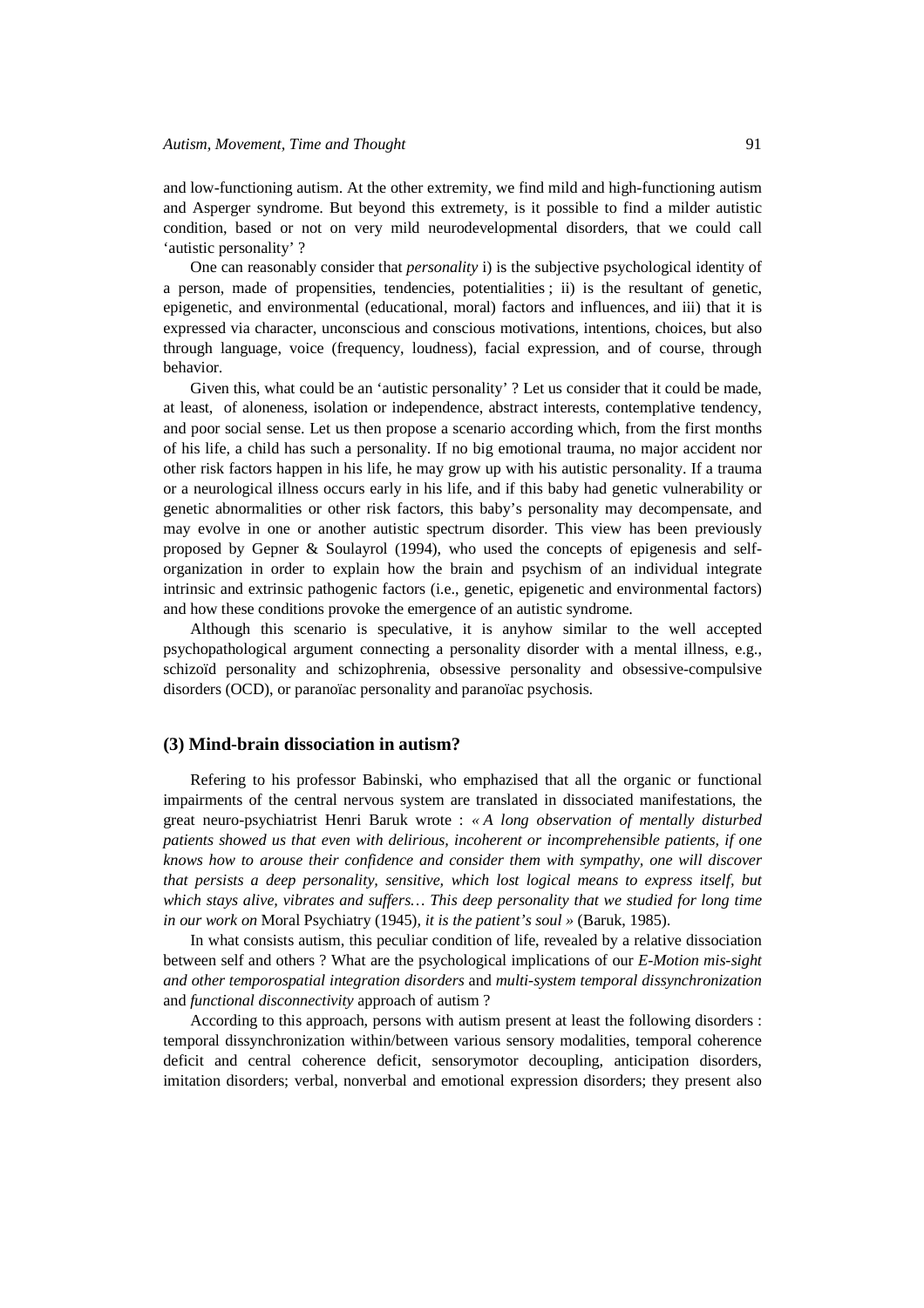attention disorders (attention deficit and/or overfocused attention, according to the type of stimuli), and some degree of compensatory sensorymotor overcoupling.

In sum, *world coherence by simultaneity* and *consciousness by synchronization* are compromised in autism. Following this, we proposed that, at an extreme degree of autism, there exists a dissociation between mind and brain (Gepner, 2003; see also François, 1997). In the hardest way, autistic condition probably constitutes an extreme of mind-brain-body dissociation. In what meaning ?

Through Facilitated Communication (a still controversed method used in several physical and mental handicaps around the world), Pierre, an autistic adult, wrote about his movements and gestures : *« I had a big problem with synchronization and control of movement. I was like paralyzed. Shaking hand was very difficult. I used to compose the movement in my mind. I sent it frame-by-frame like in a silent film. I perceived my gestures like jerky, like frames arriving not enough rapidly. There was sometimes a very long time between my intention of movement and its realization. The mental impulse wants me to move, my body starts to vibrate like an electric pricking, and then everything stops. My body does not follow my will. I felt like I pushed a wall. I spoke to my body as if it was an alien person »* (in Vexiau, 1996). We were amazed by the similarity between this description and what an adult with Parkinson disease could say, i.e., by the striking difficulty of this adult to execute his will, to control his body with his mind, to connect his ideation with action ; indeed, there are several reports revealing similar motor impairments in these two neuropsychiatric disorders (Vilensky et al., 1981 ; Maurer & Damasio, 1982 ; Jones & Prior, 1985 ; Kohen-Raz et al., 1992 ; Hallet et al., 1993; Leary & Hill, 1996, for a review).

What else characterizes this mind-brain dissociation in autism?

As we saw in the previous paragraphs, world is going too fast for the brain of persons with autism. Therefore autistic persons have *a different consciousness of duration*, and need more time to negociate ("*The stress of trying to catch up and keep up often became too much, and I found myself trying to slow everything down and take some time out...*.", Donna Williams (1992) claims). In that meaning, the fictive theory of autism proposed by Philip K. Dick (1964) in his "Martian time sleep" was a premonition fourty years ago. Some persons with autism have probably few or even no consciousness and idea of duration, with sometimes a strong degree of dissociation between their perception and integration of space and time. Time is most probably lived by some autistic persons like fractionated, erratic and distorted instants, without continuity and coherence, and space is lived like a puzzle of static pictures with no in-between relations. And if some other autistic persons succeed, and sometimes excel, in rassembling pieces of the puzzle, or if some others desperately produce continuity and a kind of reassurance through their motor stereotypes, all of them still live in their own -more or less open- private world.

The mind-brain dissociation hypothesis in autism supposes an increased relative autonomy of mind on the one hand, and brain-body on the other (Gepner, 2003). In our view, mind and brain of autistic persons function in relatively separated dimensions, with poor reciprocal inflences between them. Mind integrates and controls poorly the cerebral and somatic activities. Mind can function at a more or less high level or proportion in a pure abstract world. "*Perhaps I'd been caught up in the spots and the stars at a time when other children kept developing and so I had been left behind",* Donna Williams (1992) says.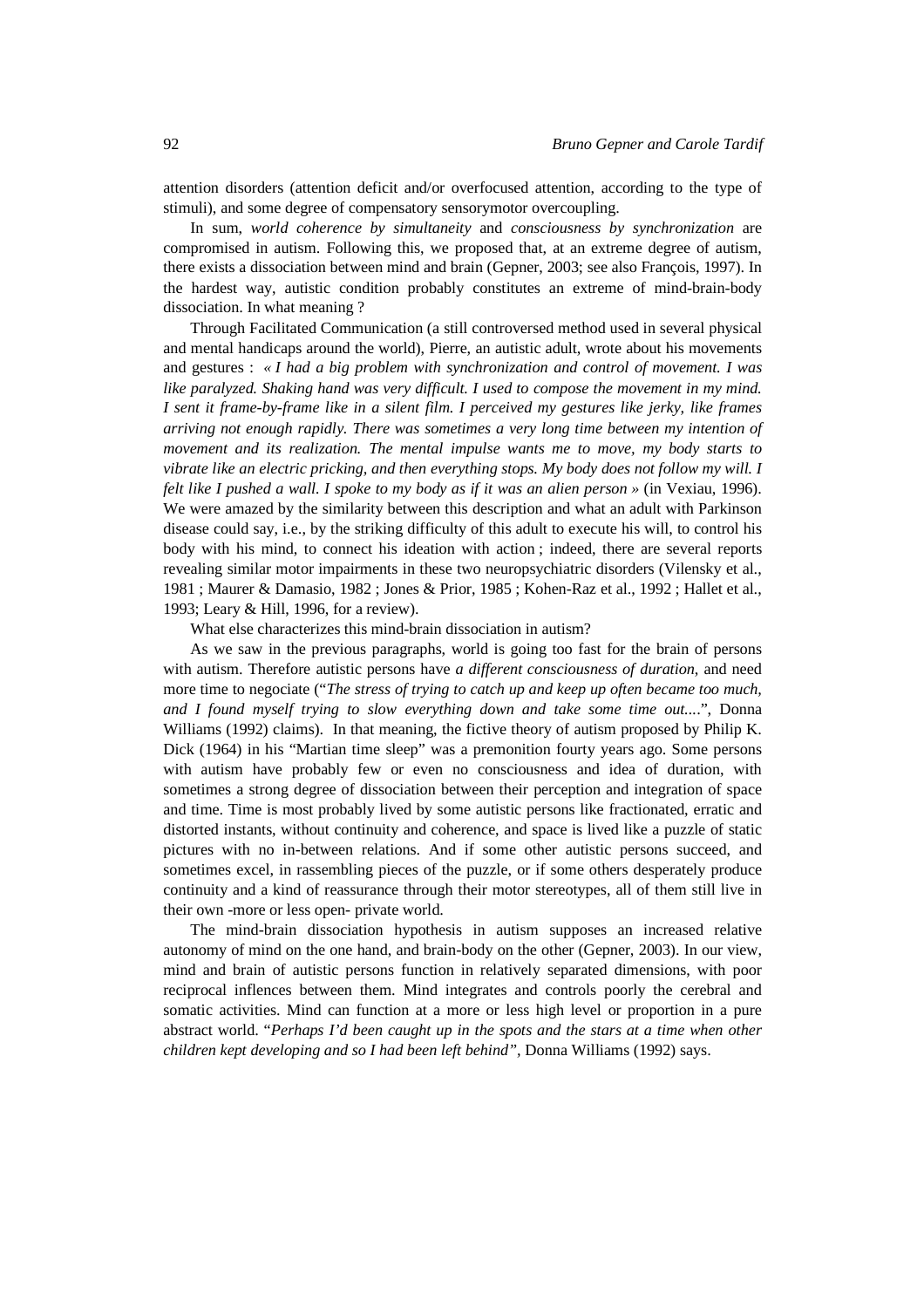#### **(4) Consciousness and degrees of materiality**

If this view has some reality, it has a lot to do with the work and philosophy of Sir John Eccles and his *interactionist dualism* (Eccles, 1994).

According to this famous and relatively forgotten nobelized scientist, the possibility exists that mind and brain interact together through quantic processes, and particularly that intention and attention, considered by Eccles and Karl Popper as immaterial psychic conscious events, increase the probability of exocytosis of a synaptic vesicle in the intersynaptic space. As so, intention and attention control, or at least act on, brain and body, by inducing neural recruitment.

A very important recent finding came to credit this view : Lutz et al. (2004) demonstrated that buddhist monks have an increased gamma-activity during meditation comparatively to normal control adults, i.e., during meditative state, trained people exhibit more neural synchronization between distant groups of neurons than untrained people. In other terms, a volontary mental activity (in the experiment of Lutz et al., monks meditated on *compassion*), influences cerebral organization and functioning. Varela and colleagues had already shown that a conscious act, such as the perception of a gestaltt, is correlated to an increased gammaactivity in normal adults (Rodriguez et al., 1999 ; Varela et al., 2001). But what Lutz et al. (2004) demonstrate is the first clear correlation, to our knowlege, between a peculiar complex mental activity, meditation, itself related to a high degree of consciousness (attention, intention, concentration and motivation), on the one hand, and neural synchronization, on the other. Moreover, these authors demonstrate that the more the monks have mental practice, the more their brain is synchronized. This result is the first major argument in favour of the influence of mental or psychic activity on the brain.

Of course, we do not rule out the reciprocal influences of the brain activity on thought and mind, which are nevertheless still widely ignored, despite an abundant scientific and philosophic literature on the topic. We ourselves tried to contribute to the investigation on the *gap between brain and mind* with the concept of self-organization (Gepner & Soulayrol, 1994). However, pursuing a new line of theoretical and experimental research opened half a century ago by Eccles (1951), we propose to consider carefully his *interactionist dualism* as a plausible alternative to the dominant monist and materialistic interpretation of mind–brain relationships, according which consciousness is a mere by-product of brain. By postulating quantic mechanical effects at the core of brain functioning (Beck  $&$  Eccles, 1992), this approach puts cartesian dualism on the agenda of modern neurosciences and modern physics. Besides the three dimensions of space and the one of time, which set the stage of matter and brain functioning, there may be another one, more subtile, purely psychic "fifth dimension". In this perspective, mind and brain distribute themselves on different discrete levels of energy or matter in such a way that, in a human life time, they confound themselves in case of normal neuro-psychic functioning, but dissociate and keep a relatively autonomous functioning in case of neuro-psychic illness (Gepner, 2003).

We know, since the first results by Rizzolatti et al. (1996), that thinking to something, seeing the same thing, or acting it, share common neural processes. In other words, there is a correspondance between thought, word and act. We suppose that what differs between these human brain-psychic activities is the degree of mental and neural activity devoted to the process, with an increasing neural recruitment and neural synchronization from thought to word and from word to act, i.e., an increasing degree of energy or matter put in the process.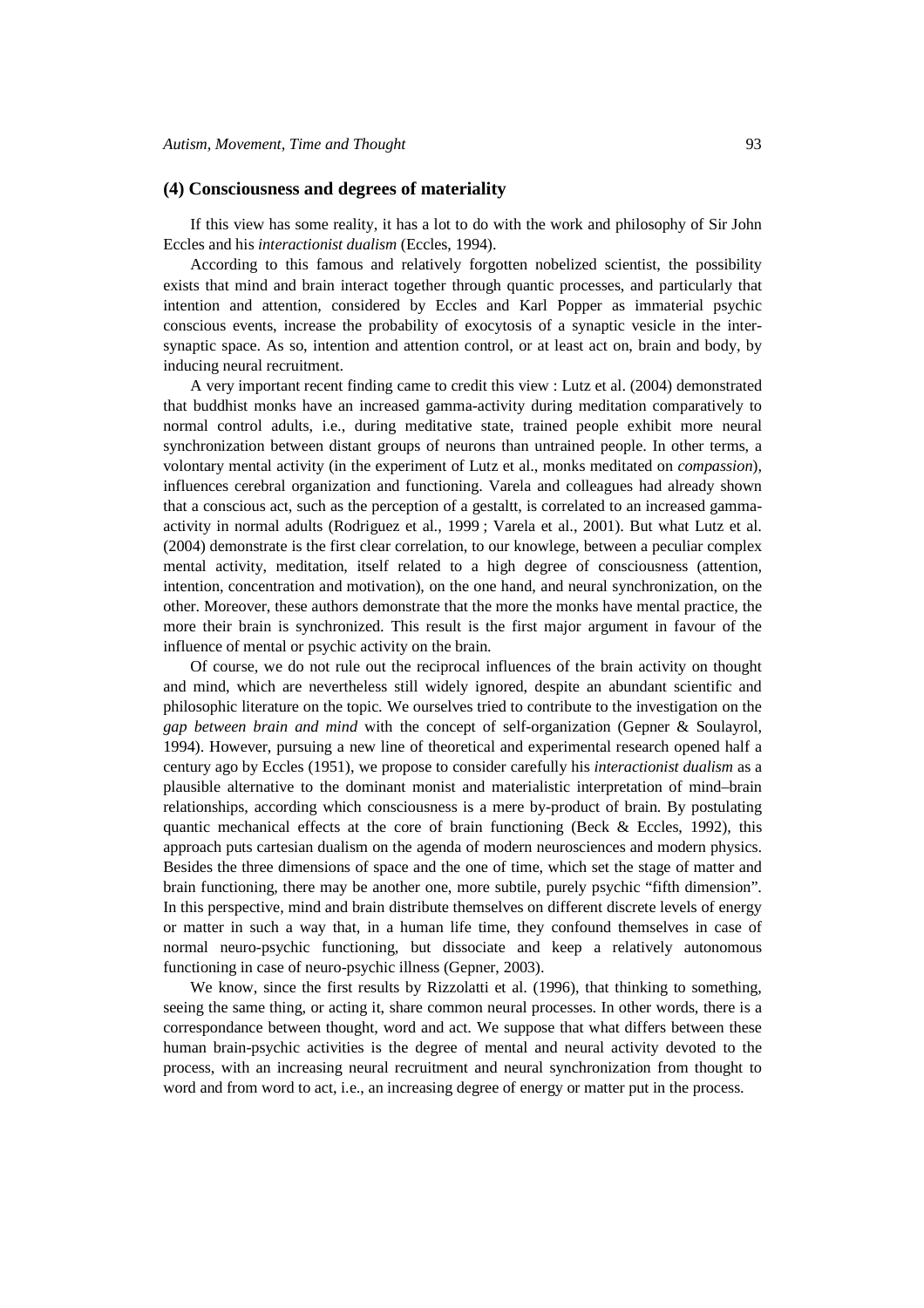In autism, the neural dissynchronization leads to an impaired temporal perception and integration of the world. Reciprocally, ideas, feelings, attention, intention, cannot be adequately converted in normal brain activity.

As a final conclusion, we hope that our neuropsychological approach can help clinicians, researchers and parents to understand more about physio-psychopathogeny of autistic spectrum disorders. We also hope that it can bring new ideas for the reeducation of persons with ASD. We finally hope that our views on mind-brain relationships can open new perspectives for thought, communication and care in human being.

# **REFERENCES**

- [1] Allison T., Puce A, McCarthy G (2000). Social perception from visual cues: role of the STS region. *Trends in Cognitive Sciences*, 4, 267-278.
- [2] American Psychiatric Association (1994). *Diagnostic and Statistical Manual of Mental Disorders (DSM-IV)*, 4th ed. Washington DC: APA.
- [3] Bailey, A., Luthert, P., Dean, A.,Harding, B., Janota, I., Montgomery, M., Rutter, M., & Lantos, P. (1998). A clinicopathological study of autism. *Brain*, 121, 889- 905.
- [4] Baron-Cohen, S., Campbell, R., Karmiloff-Smith, A., & Grant, J. (1995). Are children with autism blind to the mentalistic significance of the eyes ? *British Journal of Devevelopmental Psychology*, 13, 379-398.
- [5] Baruk, H. (1985). Essai sur la médecine hébraïque dans le cadre de l'histoire juive. Paris : Colbo.
- [6] Beck, F. & Eccles, J.C. (1992). Quantum aspects of brain activity and the role of consciousness. *Proceedings of the National Academy of Science*, 89, 11357-11361.
- [7] Belin, P., Zatorre, R.J., Lafaille, P., Ahad, P., Pike, B. (2000). Voice-selective areas in human auditory cortex. *Nature*, 403, 309-312.
- [8] Bergson, H. (1941). *L'évolution créatrice*. Paris : Presses Universitaires de France.
- [9] Berthoz A (1997). *Le sens du mouvement*. Paris : Odile Jacob.
- [10] Bertone A., Mottron L., Jelenic P, Faubert J. (2003). Motion perception in autism: a 'complex' issue. *Journal of Cognitive Neuroscience*, 15, 218-225.
- [11] Blake R., Turner L.M., Smoski M.J., Pozdol S.L. & Stone W.L. (2003). Visual recognition of biological motion is impaired in children with autism. *Psychological Science*, 14, 151-157.
- [12] Boisacq-Schepens, N. & Crommelinck, M. (1994). *Neuro-psycho-physiologie, vol. 1, Fonctions sensori-motrices*, Paris : Masson.
- [13] Boucher, J., & Lewis, V. (1992). Unfamiliar face recognition in relatively able autistic children. *Journal of Child Psychology and Psychiatry*, 33, 843-859.
- [14] Bourguignon, A. (1981). Fondements neurobiologiques pour une théorie de la psychopathologie, un nouveau modèle. *La Psychiatrie de l'Enfant*, XXIV, 2, 445- 540.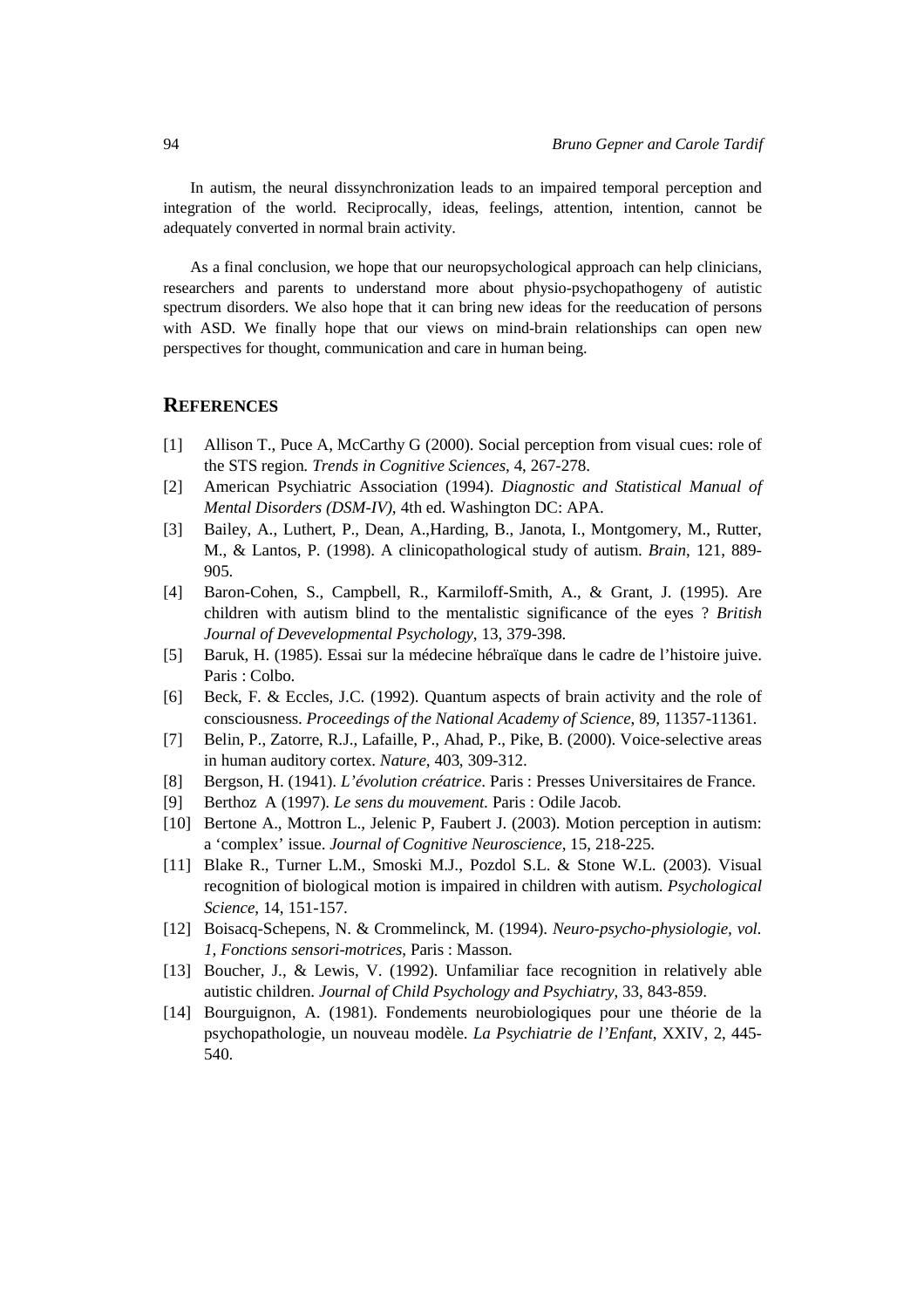- [15] Brock, J., Brown, C.C., Boucher, J. & Rippon, G. (2002). The temporal binding deficit hypothesis of autism. *Developmental Psychopathology*, 14, 209-224.
- [16] Brown, C., Gruber, T., Boucher, J., Rippon, G., & Brock, J. (2005). Gamma abnormalities during perception of illusory figures in autism. *Cortex*, 41, 364-376.
- [17] Butterworth, G & Hicks, L. (1977). Visual proprioception and postural stability in infancy. A developmental study. *Perception*, 6, 255-262.
- [18] Castelli F., Frith C., Happé F., Frith U. (2002). Autism, Asperger syndrome and brain mechanisms for the attribution of mental states to animated shapes. *Brain*, 125, 1839-1849.
- [19] Celani, G., Battacchi, M.W., & Arcidiacono, L. (1999). The understanding of the emotional meaning of facial expressions in people with autism. *Journal of Autism and Developmental Disorders*, 29,57-66.
- [20] Changeux, J-P. (1983). *L'homme neuronal*. Paris : Fayard.
- [21] Chung, M.K., Dalton, K.M., Alexander, A.L. & Davidson, R.J. (2004). Less white matter concentration in autism: 2D voxel based morphometry. *Neuroimage*, 23, 242-251.
- [22] Cohen, I.L. (1994). An artificial neural network analogue of learning in autism. *Biological Psychiatry*, 36, 5-20.
- [23] Courchesne E (1997). Brainstem, cerebellar and limbic neuroanatomical abnormalities in autism. *Current Opinion in Neurobiology*, 7, 269-278.
- [24] Courchesne, E., Saitoh, O., Yeung-Courchesne, R., Press, G.A., Lincoln, A.J., Haas, R.H., & Schreibman, L. (1994). Abnormality of cerebellar vermian lobules VI and VII in patients with infantile autism: identification of hypoplastic and hyperplastic subgroups with MR imaging. *American Journal of Roentgenology*, 162, 123-130.
- [25] Courchesne, E. & Pierce, K. (2005). Why the frontal cortex in autism might be talking only to itself: local over-connectivity but long-distance disconnection. *Current Opinion in Neurobiology*, 15, 225-230.
- [26] Critchley, H.D., Daly, E.M., Bullmore, E.T., Williams, S.C., Van Amelsvoort, T., Robertson, D.M., Rowe, A., Phillips, M., Mcalonan, G., Howlin, P., & Murphy, D.G. (2000). The functional neuroanatomy of social behaviour: changes in cerebral blood flow when people with autistic disorder process facial expressions. *Brain*, 123, 2203-2212.
- [27] Davies, S., Bishop, D., Manstead, A.S.R., & Tantam, D. (1994). Face perception in children with autism and Asperger's syndrome. *Journal of Child Psychology and Psychiatry*, 35, 1033-1057.
- [28] Dawson, G., Webb, S.J., & Mc Partland, J. (2005). Understanding the nature of face processing impairment in autism: insights from behavioral and electrophysiological studies. *Developmental Neuropsychology*, 27, 403-424.
- [29] De Gelder, B., Vroomen, J., & Van der Heide, L. (1991). Face recognition and lipreading in autism. *European Journal of Cognitive Psychology*, 3, 69-86.
- [30] Deruelle, C., Rondan, C., Gepner, B., Tardif, C. (2004). Spatial frequency and face processing in children with autism and Asperger syndrome. *Journal of Autism and Developmental Disorders,* 34, 199-210.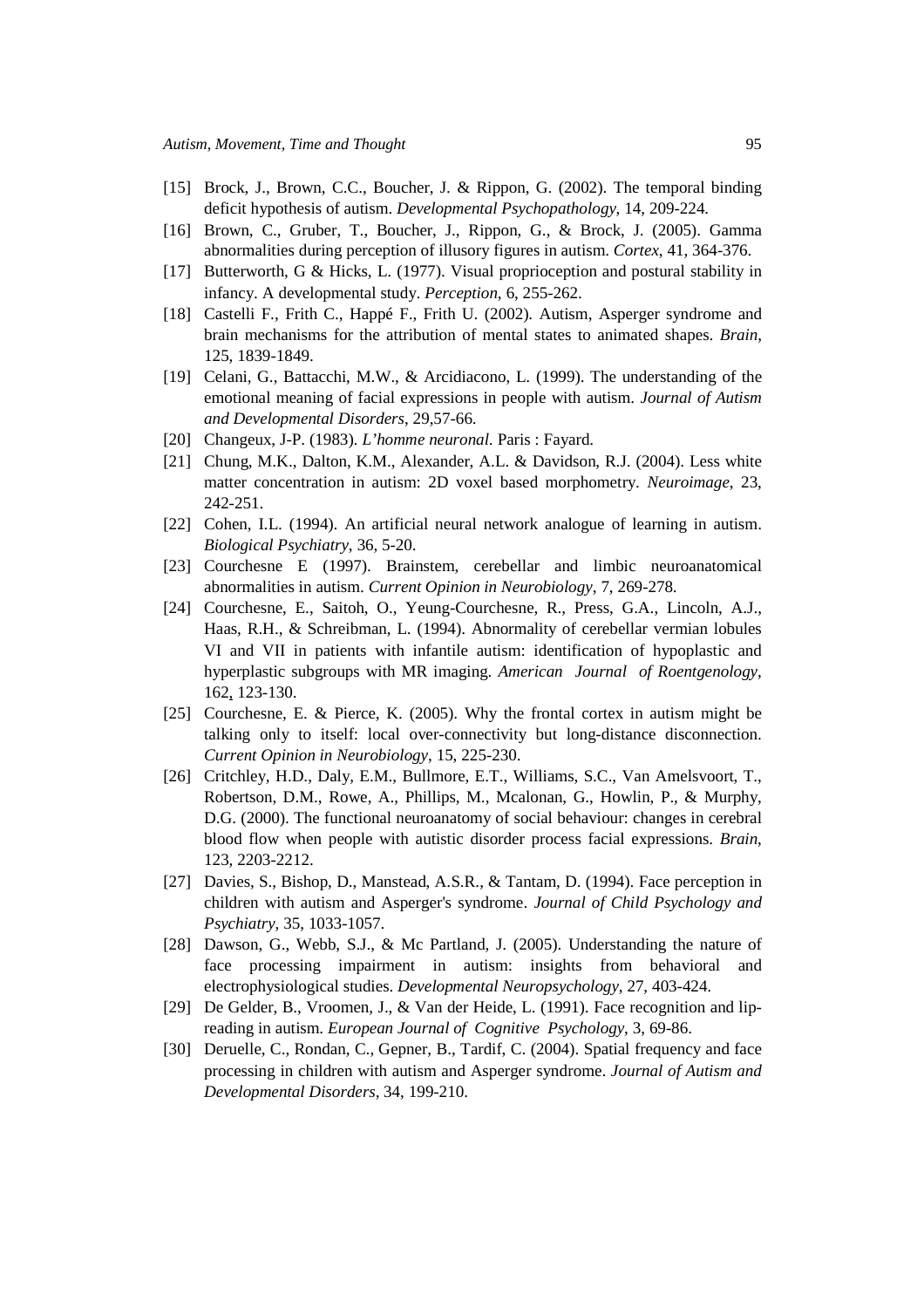- [31] Dick, P.K. (1964). *Martian time-sleep*. New York: Ballantine. French translation: *Glissement du temps sur Mars*, Presses de la cité, 1994, p. 276-277.
- [32] Doya, K. (2000). Complementary roles of basal ganglia and cerebellum on learning and motor control. *Current Opinion in Neurobiology*, 10, 732-739.
- [33] Eccles, J.C. (1951). Hypotheses relating to the brain-mind problem. *Nature*, 4263, 53-57.
- [34] Eccles, J.C. (1994). *How the self controls its brain*. Trad. française « Comment la conscience contrôle le cerveau », Paris : Fayard, 1997.
- [35] François, G. (1997). *L'autisme en questions*. Paris : Buchet Chastel.
- [36] Freud, S. (1915). *Das umbewusste*, 1915, cited in Laplanche & Pontalis, *Vocabulaire de la psychanalyse*, Paris : P.U.F., 1967.
- [37] Frith U. (1989). *Autism : explaining the enigma.* Basic Blackwell.
- [38] Gepner, B., Buttin, C., de Schonen, S. (1994). Face processing in young autistic children. *Infant Behavior and Development*, 17, 661.
- [39] Gepner, B. & Soulayrol, R. (1994). Utilité des concepts d'épigenèse et d'autoorganisation pour la compréhension des syndromes autistiques de l'enfant. *La Psychiatrie de l'Enfant, XXXVII, 1,* 115-152.
- [40] Gepner, B., Mestre, D., Masson, G., de Schonen, S. (1995). Postural effects of motion vision in young autistic children. *NeuroReport*, 6, 1211-1214.
- [41] Gepner, B., de Gelder, B. & de Schonen, S. (1996). Face processing in autistics : Evidence for a generalized deficit ? *Child Neuropsychology*, 2, 123-139.
- [42] Gepner B. (1997). *Face recognition and visual-motion perception in autistic children*. Unpublished Doctoral dissertation. Université Aix-Marseille II.
- [43] Gepner B. (2001). « Malvoyance » du mouvement dans l'autisme infantile ? Une nouvelle approche neuropsychopathologique développementale. *La Psychiatrie de l'Enfant*, 1, 77-126.
- [44] Gepner B., Deruelle C., Grynfeltt S. (2001). Motion and emotion: a novel approach to the study of face processing by autistic children. *Journal of Autism and Developmental Disorders*, 31, 37-45.
- [45] Gepner B. & Massion J. (dirigé par) (2002). L'autisme : une pathologie du codage temporel ? Revue *TIPA* (Revue des Travaux Interdisciplinaire du laboratoire PArole et langage, 21, 177-218.
- [46] Gepner B. & Mestre D. (2002a). Postural reactivity to fast visual motion differentiates autistic from children with Asperger syndrome. *Journal of Autism and Developmental Disorders*, 32, 231-238.
- [47] Gepner B. & Mestre D. (2002b). Rapid visual-motion integration deficit in autism. *Trends in Cognitive Sciences*, 6,11, 455.
- [48] Gepner, B. (2003). Relations psychisme-cerveau, dualisme interactionniste et gradients de matérialité *(Mind – brain relationships, interactionist dualism and materiality gradient)*, *Intellectica (Revue de l'Association pour la Recherche Cognitive),* 36-37, 319-340.
- [49] Gepner, B. (2004). Autism, movement and facial processing. *The American Journal of Psychiatry,* 161, 1719.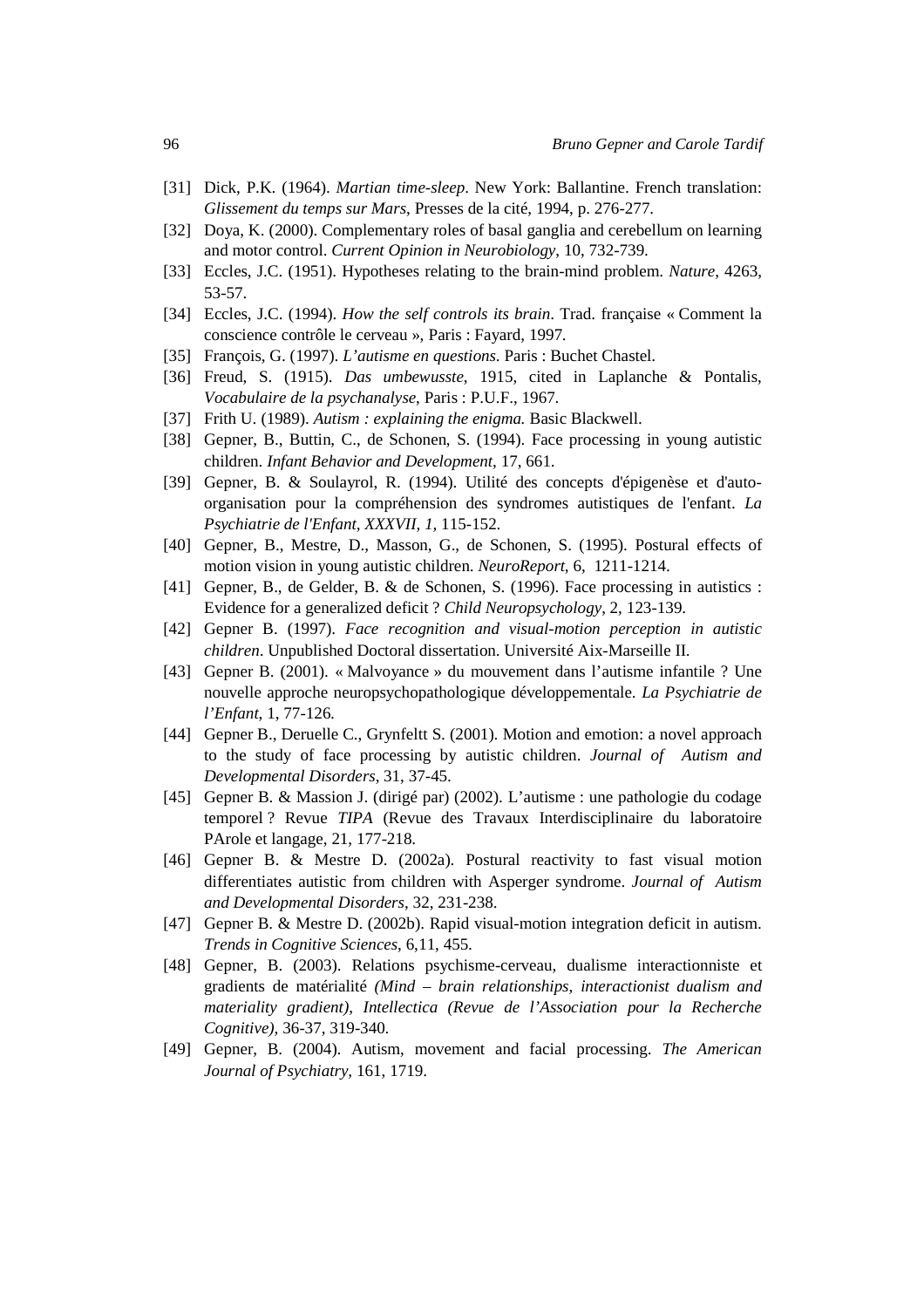- [50] Gepner, B. (2005). Malvoyance du mouvement dans l'autisme: de la clinique à la recherche et à la rééducation. L'*Autisme : de la recherche à la pratique*, C. Andrès, C. Barthélémy, A. Berthoz, J. Massion, B. Rogé (Eds.), p. 205-226, Paris , Odile Jacob.
- [51] Gepner, B., Lainé, F. & Tardif, C. (2005). *E-Motion mis-sight* and other temporal processing disorders in autism. *Current Psychology of Cognition/Cahiers de Psychologie Cognitive,* 23, 104-121.
- [52] Gervais, H., Belin, P., Boddaert, N. *et al.* (2004). Abnormal cortical voice processing in autism. *Nature Neuroscience*, 7, 801-2.
- [53] Gibson J.J. (1979). *The ecological approach to visual perception*. Boston, Houghton Mifflin.
- [54] Grandin T. (1995). *Thinking in pictures and other reports from my life with autism*, Doubleday.
- [55] Habib M., Espesser R., Rey V., Giraud K., Bruas P., Gres C. (1999). Training dyslexics with acoustically modified speech : evidence of improved phonological performance. *Brain and Cognition*, 40, 143-46.
- [56] Happé F. (1999). Autism: Cognitive deficit or cognitive style? *Trends in Cognitive Sciences*, 3, 216-222.
- [57] Hallett, M., Lebiedowska, M.K., Thomas, S.L., Stanhope, S.J., Denckla, M.B. & Rumsey, J. (1993). Locomotion of autistic adults. *Archives of Neurology*, 50, 1304- 1308.
- [58] Hertzig, M.E., Snow, M.E,. & Sherman, M. (1989). Affect and cognition in autism. *Journal of the Amercican Academy of Child and Adolescent Psychiatry*, 28, 195-199.
- [59] Hobson, R.P. (1986, b). The autistic child's appraisal of expressions of emotion: a further study. *Journal of Child Psychology and Psychiatry*, 27, 671-680.
- [60] Hobson, R.P. (1986, a). The autistic child's appraisal of expressions of emotion. *Journal of Child Psychology and Psychiatry*, 27, 321-342.
- [61] Hobson, R.P., Ouston, J., & Lee, A. (1988). What's in a face? The case of autism. *British Journal of Psychology*, 79, 441-453.
- [62] Hughes, J.R., & Melyn, M. (2005). EEG and seizures in autistic children and adolescents: further findings with therapeutic implications. *Clinical EEG and Neuroscience*, 36, 15-20.
- [63] Ito M, (1984). *The cerebellum and neural control*. Raven Press :New York.
- [64] Jamain, S., Quach, H., Betancur, C., Rastam, M., Colineaux, C., Gillberg, I.C., Soderstrom, H., Giros, B., Leboyer, M., Gillberg, C., Bourgeron, T. *et al.* (2003). Mutations of the X-linked genes encoding neuroligins NLGN3 and NLGN4 are associated with autism. *Nature Genetics*, 34, 27-29.
- [65] Johnson, M.T., and Ebner, T.J. (2000.) Processing of multiple kinematic signals in the cerebellum and motor cortices. *Brain Research Review*, 33, 155-168.
- [66] Jones, V. and Prior, M. (1985). Motor imitation abilities and neurological signs in autistic children. *Journal of Autism and Developmental Disorders,* 15, 37-46.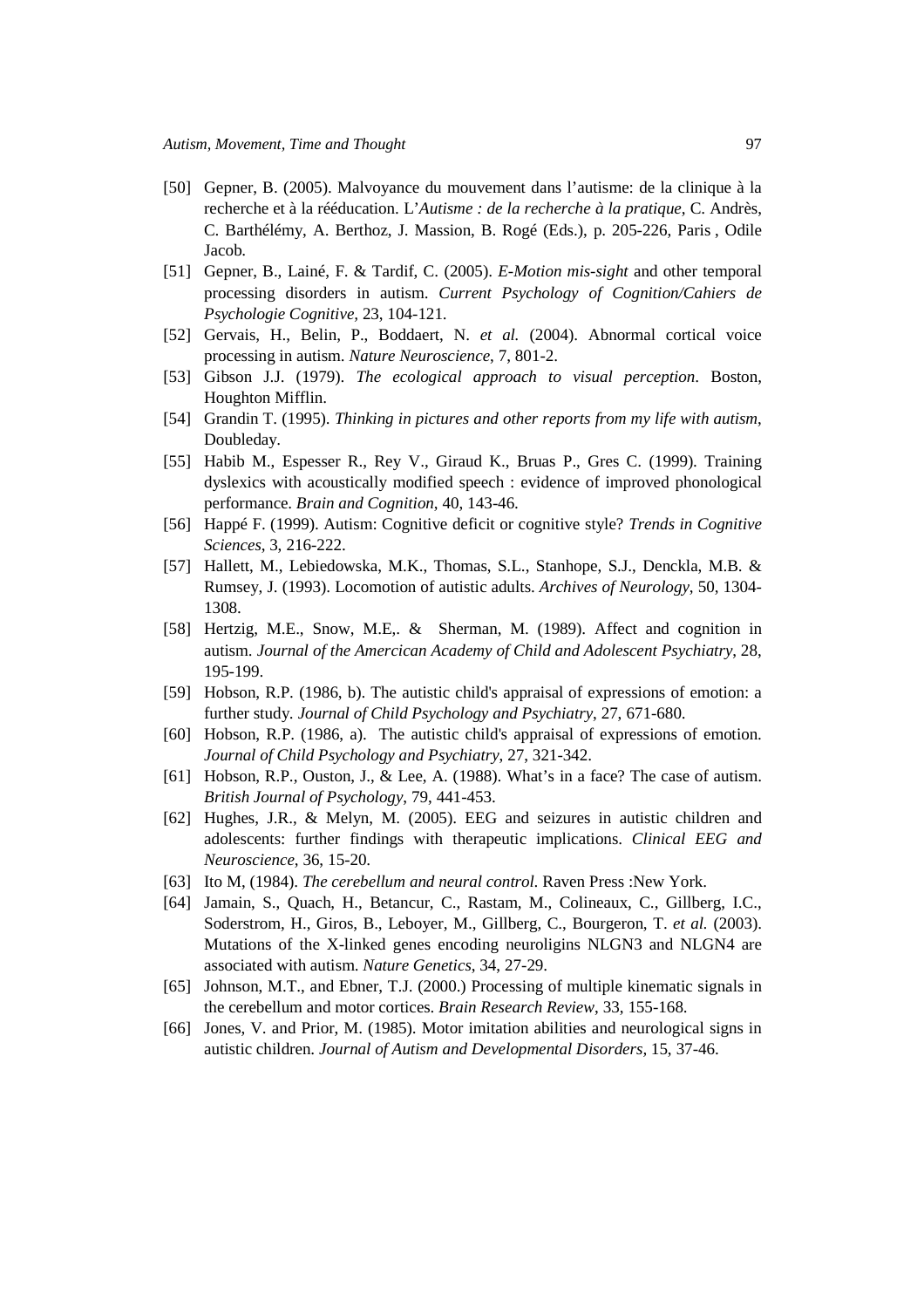- [67] Jouen F. (1988). Visual proprioceptive control of posture in newborn. In: Amblard B, Berthoz A and Clarac F, eds. *Posture and gait: development adaptation and modulation*. Amsterdam: Elsevier, 13-22.
- [68] Kanner L (1943). Autistic disturbances of affective contact. *Nervous Child*, 2, 217- 250.
- [69] Kemner, C., van der Geest, J.N., Verbaten, M.N., van Engeland, H. (2004). In search of neurophysiological markers of pervasive developmental disorders : smooth pursuit eye movements? *Journal of Neural Tansmission*, 111, 1617-26.
- [70] Kemper, T.L., & Bauman, M.L. (1993). The contribution of neuropathologic studies to understanding of autism. *Neurological Clinics*, 11,175-187.
- [71] Klin, A., Sparrow, S.S., de Bildt, A., Cicchetti, D.V., Cohen, D.J., & Volkmar, F.R. (1999). A normed study of face recognition in autism and related disorders. *Journal of Autism and Developmental Disorders*, 29, 497-507.
- [72] Kohen-Raz R., Volkmar F.R., Cohen D.J. (1992). Postural control in children with autism. *Journal of Autism and Developmental Disorders,* 22, 419-432.
- [73] Langdell, T. (1978). Recognition of faces: an approach to the study of auism. *Journal of Child Psychology and Psychiatry*,19, 255-268.
- [74] Leary M.R. & Hill D.A. (1996). Moving on: autism and movement disturbance. *Mental Retardation*, 1, 39-53.
- [75] Lee, D.N. & Aronson, E. (1974). Visual proprioceptive control of standing in human infants. *Perception and Psychophysics*, 15, 529-532.
- [76] Lewis, R.F. and Zee, D.S. (1993). Ocular motor disorders associated with cerebellar lesions : pathophysiology and topical localization. *Revue Neurologique (Paris),* 149, 665-677.
- [77] Livingstone M. & Hubel D. (1988). Segregation of form, color, movement and depth: anatomy, physiology and perception. *Science,* 240, 740-749.
- [78] Loveland, K.A., Tunali-Kotoski, B., Pearson, D.A., Brelsford, K.A., Ortegon, J., & Chen, R. (1994). Imitation and expression of facial affect in autism. *Development and Psychopathology*, 6, 433-444.
- [79] Lutz, A., Greischar, L.L., Rawlings, N.B., Ricard, M. & Davidson, R.J. (2004). Long-term meditators self-induce high-amplitude gamma synchrony during mental practice. *Proceedings of the National Academy of Sciences*, 101, 16369-16373.
- [80] Martineau, J., Roux, S., Adrien, J.L., Garreau, B., Barthélémy, C., & Lelord, G. (1992). Electrophysiological evidence of different abilities to form cross-modal associations in children with autistic behaviors. *Electroencephalography and Clinical Neurophysiology*, 82, 60-66.
- [81] Massion, J. (1997). *Cerveau et motricité*. Paris, PUF, "Pratiques corporelles".
- [82] Massion, J. (1993) Grandes relations anatomo-fonctionnelles dans le cervelet. *Revue Neurologique*, 11, 600-606.
- [83] Maurer R.G. & Damasio A.R. (1982). Childhood autism from the point of view of behavioral neurology. *Journal of Autism and Developmental Disorders,* 12, 195- 205.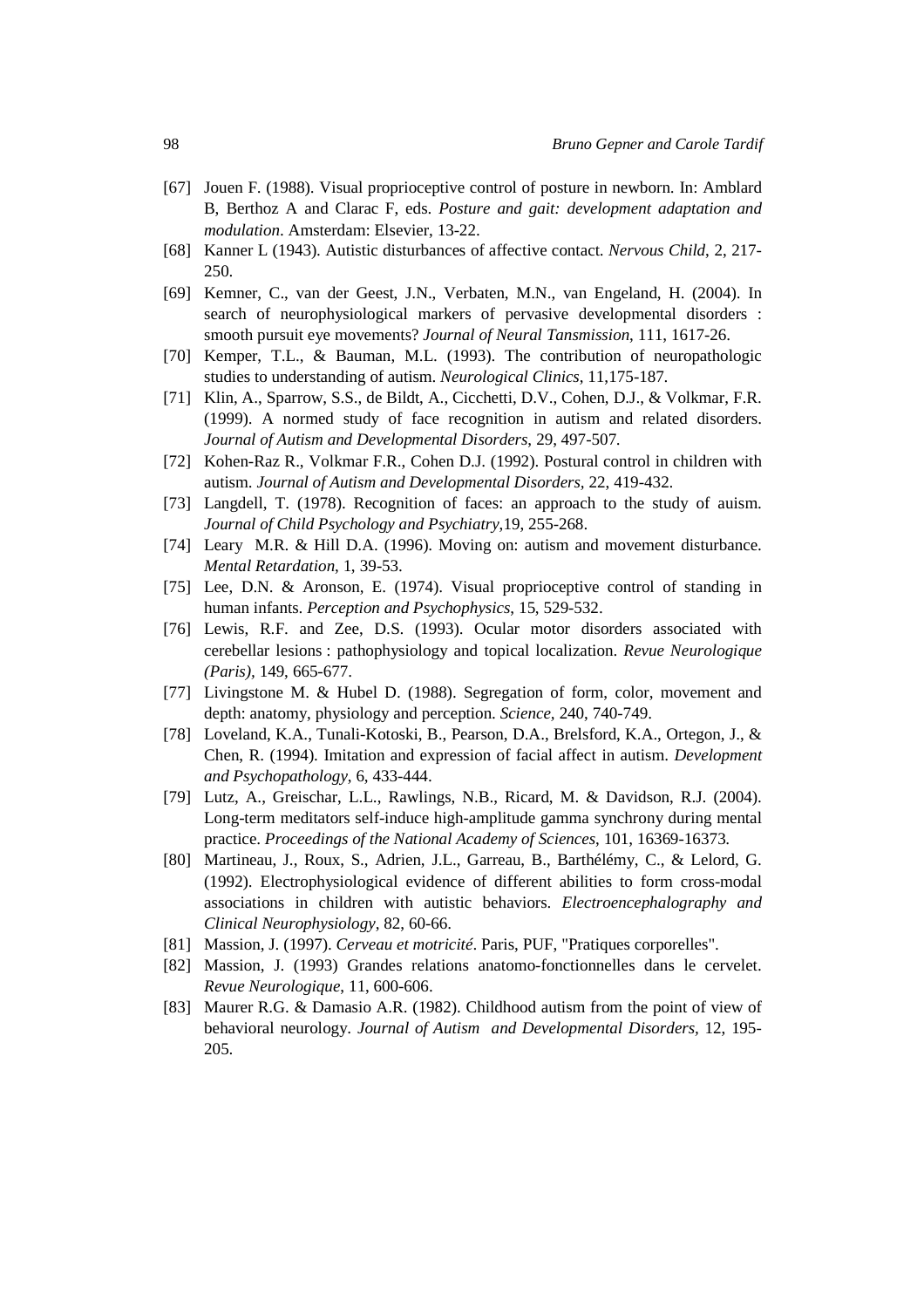- [84] Merzenich M.M., Jenkins W.M., Johnston P., Schreiner C., Miller S.L, Tallal P. (1996). Temporal processing deficits of language-learning impaired children ameliorated by training, *Science*, 271, 27-28.
- [85] Mestre D., Rondan C., Masson G., Castet E., Deruelle C., Gepner B. (2002). Evaluation de la vision du mouvement chez des enfants autistes au moyen du nystagmus opto-cinétique. *Revue TIPA*, 21, 192-198.
- [86] Middleton F.A. & Strick P.L. (2000). Basal ganglia and cerebellum loops: motor and cognitive circuits. *Brain Research Review*, 31, 236-250.
- [87] Milne E, Swettenham J, Hansen P, Campbell R, Jeffries H, Plaisted K (2002). High motion coherence thresholds in children with autism. *Journal of Child Psychology and Psychiatry*, 43, 255-263.
- [88] Milne, E., Swettenham, J., Campbell, R. (2005). Motion perception and autistic spectrum disorder: a review. *Current Psychology of Cognition/Cahiers de Psychologie Cognitive*. 23, 3-33.
- [89] Mottron, L. (2004). L'autisme: une autre intelligence. Sprimont: Mardaga.
- [90] Nishitani, N., Avikainen, S., & Hari, R. (2004). Abnormal imitation-related cortical activation sequences in Asperger's syndrome. *Annals of Neurology*, 55, 558-562.
- [91] Oberman, L.M., Hubbard, E.M., McCleery, J.P., Altschuler, E.L., Ramachandran, V.S., & Pineda, J.A. (2005). EEG evidence for mirror neuron dysfunction in autism spectrum disorders. *Brain Research Cognitive Brain Research*, 24, 190-198.
- [92] Ornitz, E.M. (1974). The modulation of sensory input and motor output in autistic children. *Journal of Autism and Childhood Schizophrenia*, 4, 197-215 .
- [93] Ornitz, E.M. & Ritvo, E.R. (1968). Perceptual inconstancy in early infantile autism. *Archives of General Psychiatry*, 18, 76-98.
- [94] Pellicano, E., Gibson, L., Maybery, M., Durkin, K., Badcock, D.R. (2005). Abnormal global processing along the dorsal visual pathway in autism: a possible mechanism for weak visuospatial coherence ? *Neuropsychologia*, 43, 1044-53.
- [95] Rapin I. (2002). The autistic spectrum disorders. *The New England Journal of Medicine*, 347, 302-303.
- [96] Rizzolatti, G., Fadiga, L., Gallese, V. & Fogassi, L. (1996). Premotor cortex and the recognition of motor actions. *Brain Research. Cognitive Brain Research*, 3, 131-141.
- [97] Rodriguez, E., George, N., Lachaux, J.P., Martinerie, J., Renault, B. & Varela, F. (1999). Perception's shadow : long-distance synchronization of human brain activity. *Nature*, 397, 430-433.
- [98] Rogers, S.J., Hepburn, S.L., Stackhouse, T., & Wehner, E. (2003). Imitation performance in toddlers with autism and those with other developmental disorders. *Journal of Child Psychology and Psychiatry*, 44, 763-781.
- [99] Rondan, C., Gepner, B. & Deruelle, C. (2003). Inner and outer face processing in children with autism. *Child Neuropsychology, 9,* 4, 289-297.
- [100] Sacks O. (1996). *Un anthropologue sur Mars*. Paris: Seuil.
- [101] Sauvage D. (1988). *Autisme du nourrisson et du jeune enfant.* Paris: Masson.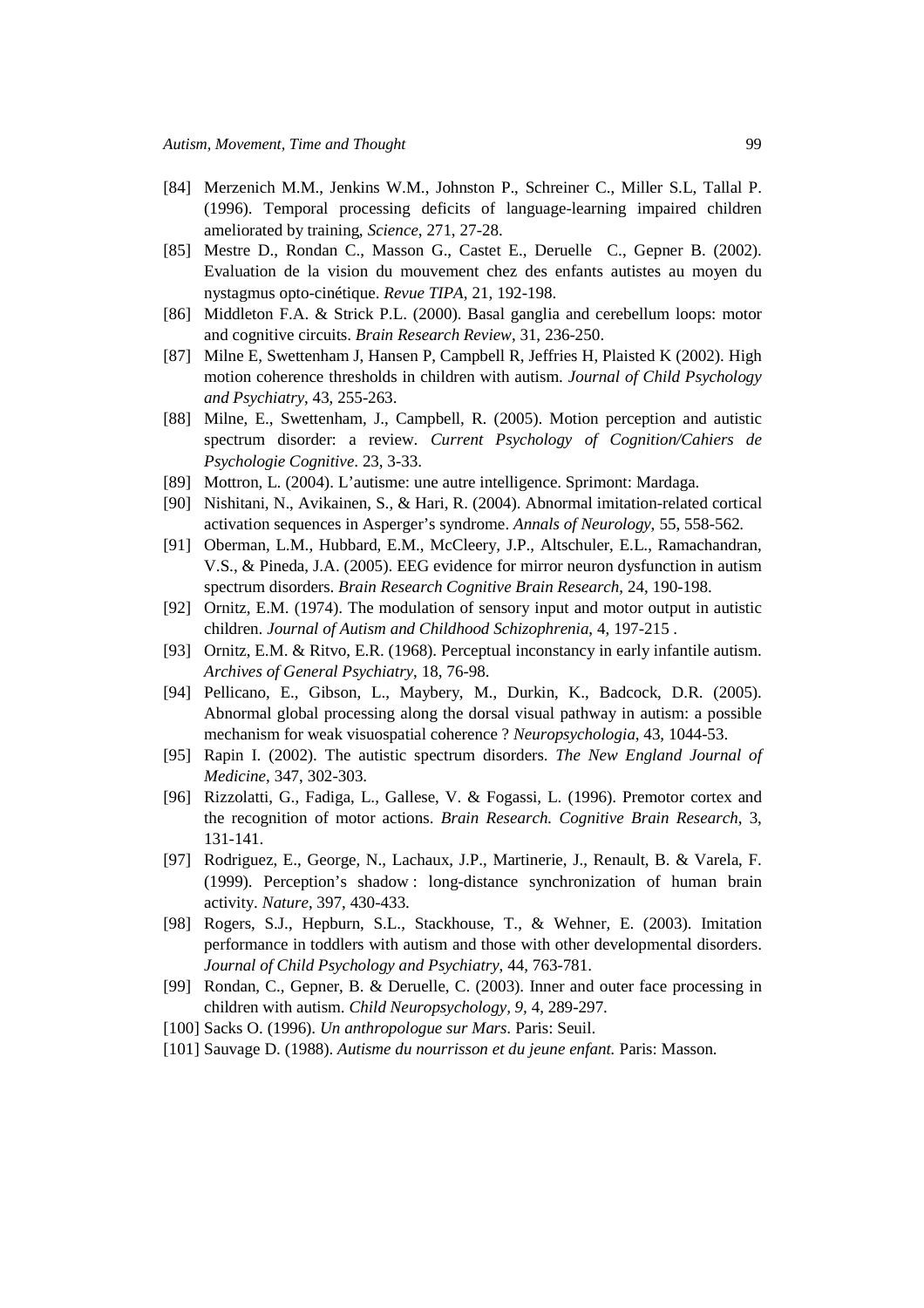- [102] Schmitz C., Assaiante C., Gepner B. (2002). Modulation de la réponse anticipée en fonction du poids à délester : étude chez l'enfant sain et l'enfant autiste. *Revue TIPA*, 21, 207-211.
- [103] Schmitz C., Martineau J., Barthélémy C. & Assaiante C. (2003). Motor control and children with autism : deficit of anticipatory function ? *Neuroscience Letters*, 348, 17-20.
- [104] Schultz, R.T., Gauthier, I., Klin, A., Fulbright, R., Anderson, A., Volkmar, F.R., Skudlarski, P., Lacadie, C., Cohen, D.J., & Gore, J.C. (2000). Abnormal ventral temporal cortical activity during face discrimination among individuals with autism and Asperger syndrome. *Archives of General Psychiatry*, 57, 331-340.
- [105] Smith, I.M., & Bryson, S.E. (1994). Imitation and action in autism: a critical review. *Psychological Bulletin*, 116, 259-273.
- [106] Spencer, J, O'Brien J, Riggs K, Braddick O, Atkinson J, Wattam-Bell J (2000). Motion processing in autism: evidence for a dorsal stream deficiency. *NeuroReport*, 11, 2765-2767.
- [107] Spencer, K.M., Nestor, P.G., Perlmutter, R., Niznikiewicz, M.A., Klump, M.C., Frumin, M., Shenton, M.E., McCarley, R.W. (2004). Neural synchrony indexes disordered perception and cognition in schizophrenia. *Proceedings of the National Academy of Sci*ences,101, 7288-17293.
- [108] Stein, J.F., Glickstein, M. (1992). Role of cerebellum in the visual guidance of movement. *Physiological Review*, 72, 967-1017.
- [109] Stein, J. (2001) The magnocellular theory of developmental dyslexia. *Dyslexia* 7, 12-36
- [110] Takarae, Y., Minshew, N.J., Luna, B., Krisky, C.M., Sweeney, J.A. (2004). Pursuit eye movement deficits in autism. *Brain*, 127, 2584-94.
- [111] Tallal P. (1976). Rapid auditory processing in normal and disordered language development. *Journal of Speech & Hearing Research*, 19, 561-594.
- [112] Tallal, P., Miller, S.L., Bedi, G., Byma, G., Wang, X., Nagarajan, S.S., Schreiner, C., Jenkins, W.M., Merzenich, M.M. (1996). Language comprehension in language-learning impaired children improved with acoustically modified speech. *Science*, 271 , 81-83.
- [113] Talcott J.B., Hansen P.C., Assoku E.L., Stein J.F. (2000). Visual motion sensitivity in dyslexia: evidence for temporal and energy integration deficit. *Neuropsychologia*, 38, 935-943.
- [114] Tardif, C. et Gepner, B. (2003). *L'Autisme.* Collection 128, Nathan, Paris.
- [115] Tardif, C., Thomas, K., Gepner, B., Rey, V. (2002). Contribution à l'évaluation du système phonologique explicite chez des enfants autistes. *Parol*e, 21, 35-72.
- [116] Tardif, C., Lainé, F., Rodriguez, M. & Gepner, B. (submitted). Slowing down facial movements enhances facial expression's recognition and imitation in autistic children.
- [117] Teitelbaum, P., Teitelbaum, O., Nye, J., Fryman, J. & Maurer, R. (1998). Movement analysis in infancy may be useful for early diagnosis of autism. *Proceedings of the National Academy of Sciences*, 95, 13982-87.